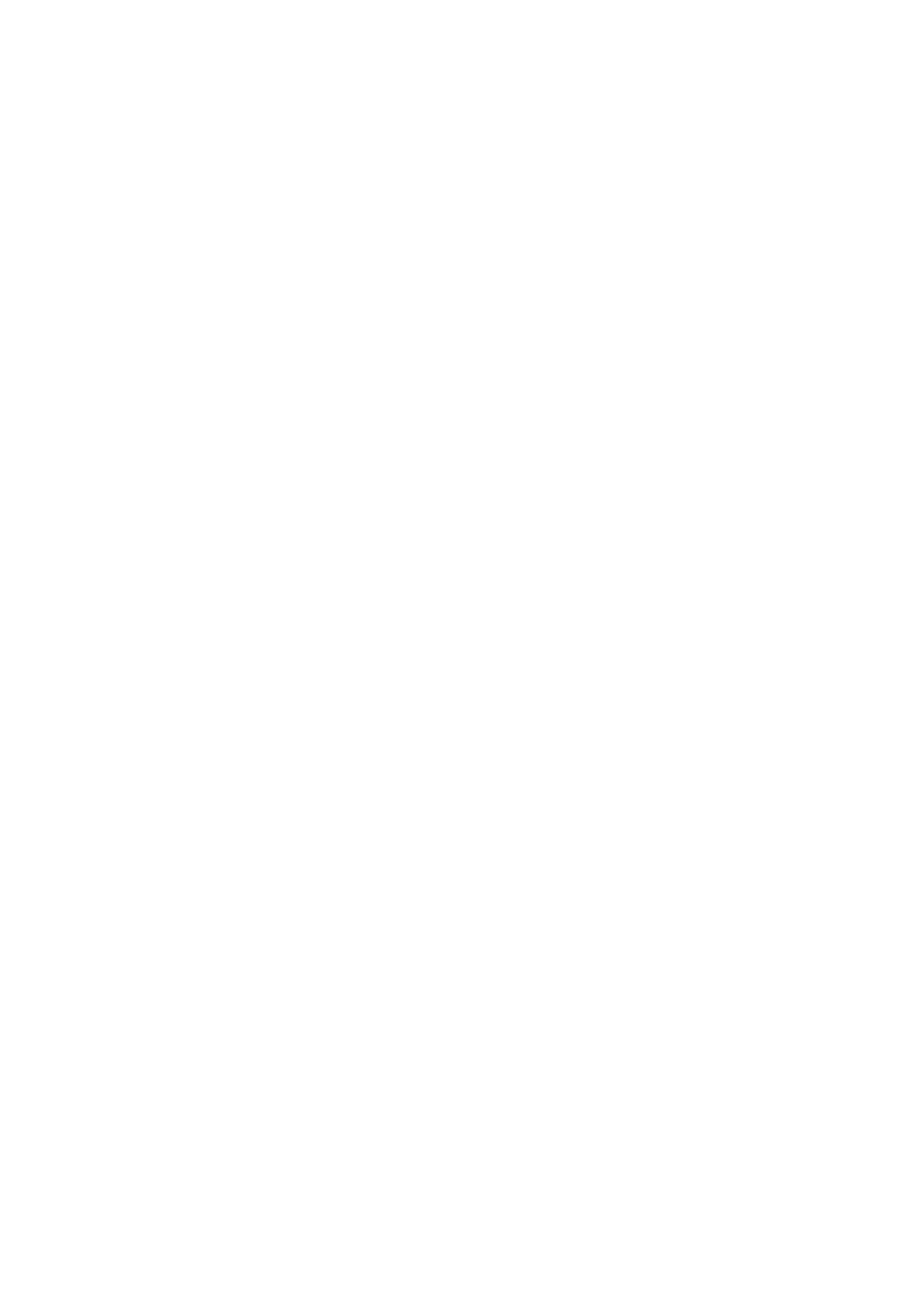### **From the editor**

In Holland going to Grammar School in the seventies usually meant visiting Rome. So did I in 1973. One of our duties was to write a travel journal. This was the start of the numerous travel journals I wrote over the years.

So when the word 'narrowboat' entered my vocabulary I immediately realised: this is going to be a journey as well (but not as we know it). I kept track of everything narrowboat-related after that. And when I finally moved to the UK I decided to keep a weblog. Primary for myself, but also for 'the folks back home'.

Reading a weblog on a day-to-day basis is one thing, but reading all posts about one subject in one go is very awkward. Reading it as a pdf or as an e-book is a lot easier.

This document contains all the posts of our adventures in 2020.

If this book is unreadable on your e-reader, please tell me, and I will try to correct it.

Enjoy reading.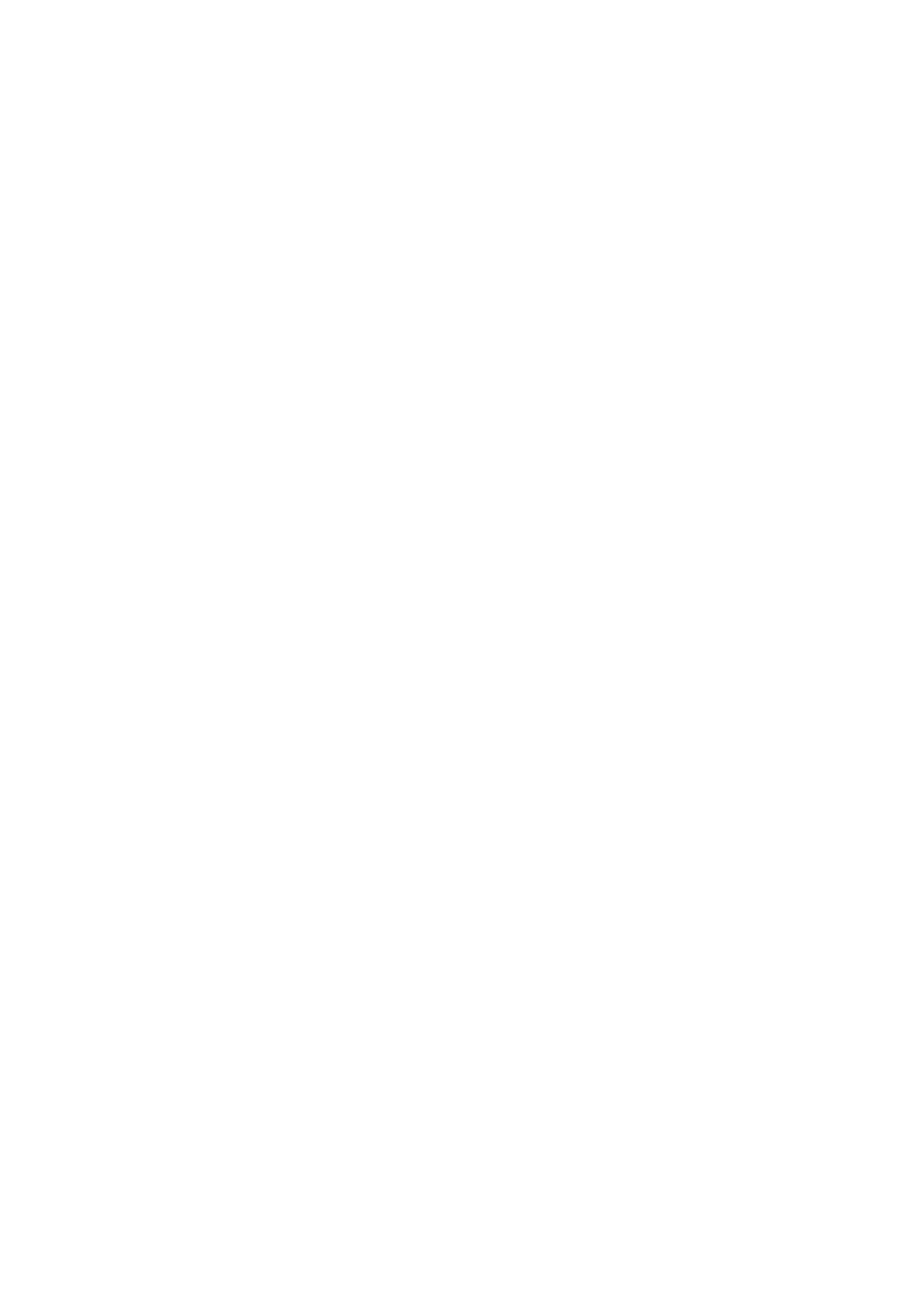# **Requiem for a jumper – 15 January 2020**

### Dear Jumper,

Just over thirty years ago, on the 27th of December 1989, you were born in Heddal, a small village in Norway. In a house about 100 yards away from the famous Stavkirke.



*100 yards from Heddal Stavkirke*

It was cold, even at daytime, but luckily it stopped snowing.



*Minus 19ºC at daytime*

I had just decided to get divorced, and my whole world was about to change. But you would be my companion in all the good and bad times to come. You even accompanied me when I moved to the UK. And together we spent many hours at the tiller of WRT.

But sometime last winter you began to fall apart. You started to become (w)holy. And I knew I had to face a time without you.

Which seemed impossible. I still loved you. So there was only one thing I could do: clone you.

Before going to the UK I scanned your pattern, and the yarn was still available.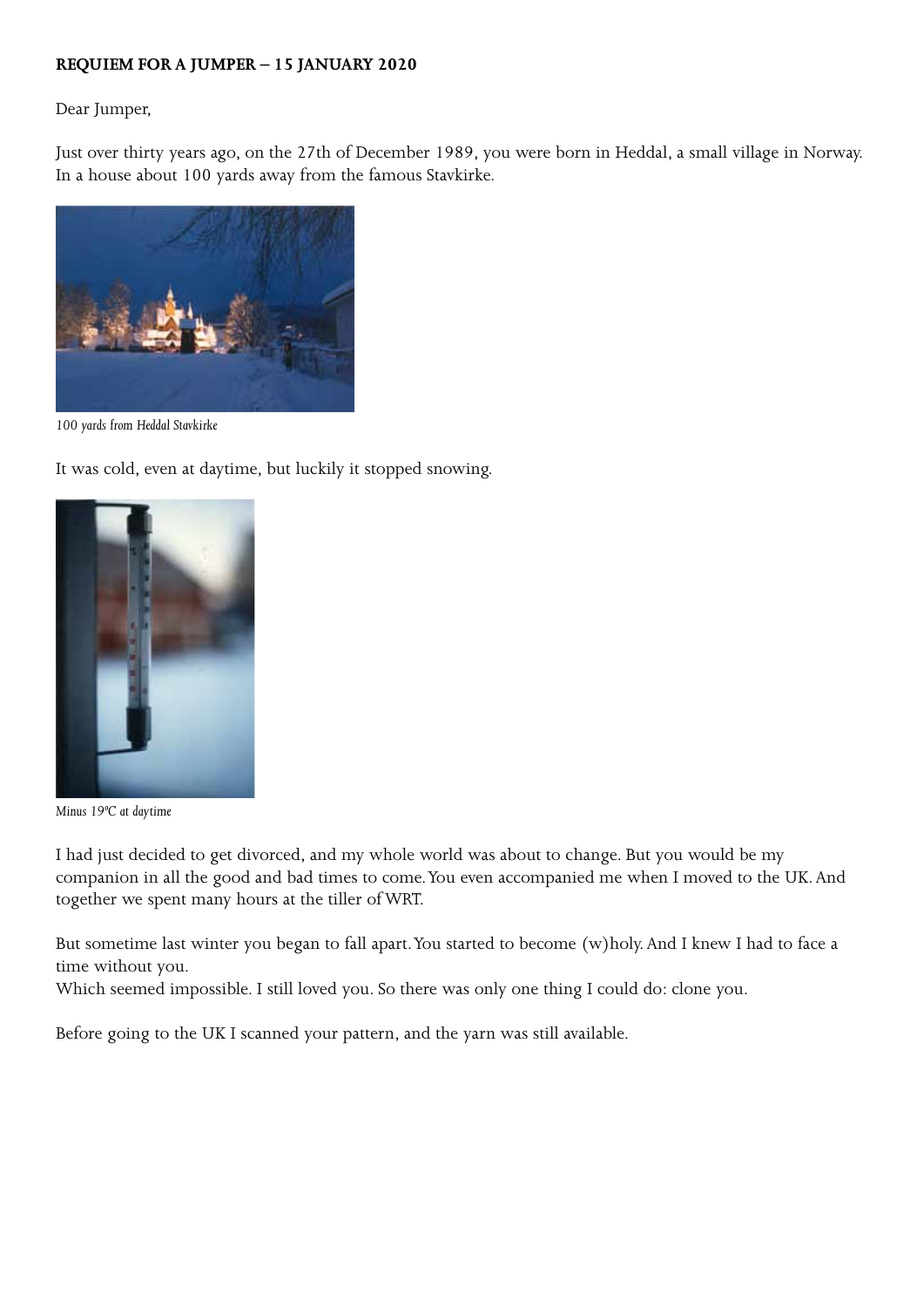

*Lusekofte\* pattern*

So 30 years, between two jumpers (and the maker, of course).



*Jumper in the make*

And if the picture above is not enough proof of there being two jumpers, this will do.



*Two lusekofte*

Dear 1989 jumper, rest in peace...

PS Your replacement is still way too warm to wear inside the boat (as you were, when you were young), but it won't be long before I'll be on the tiller again, in wind and rain...\**The lusekofte (Norwegian for lice jacket), also called the Setesdalsgenser (Setesdal sweater) is a traditional Norwegian sweater, dating from the 19th century. The original sweater features a black and white design, the name referring to the isolated white stitches.*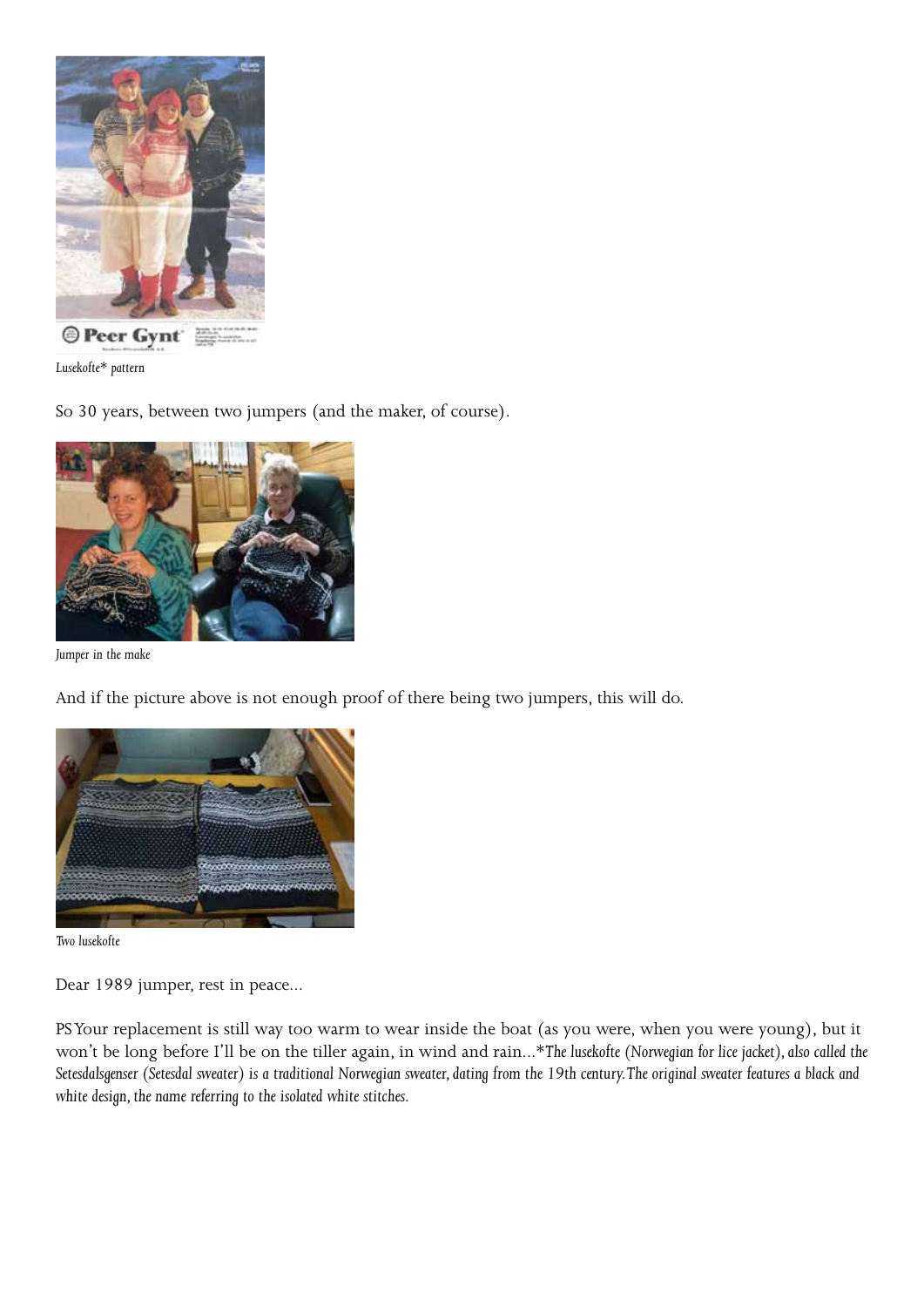# **Rocked to sleep again and again – 16 February 2020**

And polished brass again and again. And cleaned windows again and again. Something like that. An update of all that happened over the last month or so.

First of all I still owe you the results of the oliebollen bake contest.

No, they didn't really look like oliebollen. Yes, they were round, and had approximately the right colour. But when fried in oil they look like amoebes. My muffin pan oliebollen looked too smooth... And I didn't manage find any poedersuiker in Tesco or Aldi.



*Muffin Pan Oliebollen*

But they tasted absolutely heavenly. As soon as our guests arrived the oliebollen just disappeared...

We spent New Year's Eve playing cards.

A game called Shithead, but because shit is not a nice word we call it Poo.



*Playing Poo*

With Chris having her birthday on the 4th of January the girls decided to go out on a girly night to precelebrate that. In the end six of us went to nearby Nellie's. Walkable, but not on high heels, as I found out...



*Girl's Night Out at Nellie's*

And except for saying cheerio to my Norwegian jumper (see Requiem for a jumper – 15 January 2020) I also had to say goodbye to something that has been with me for at least 45 years.

The General, as it was called by my parents. Because it did look like General de Gaulle to us.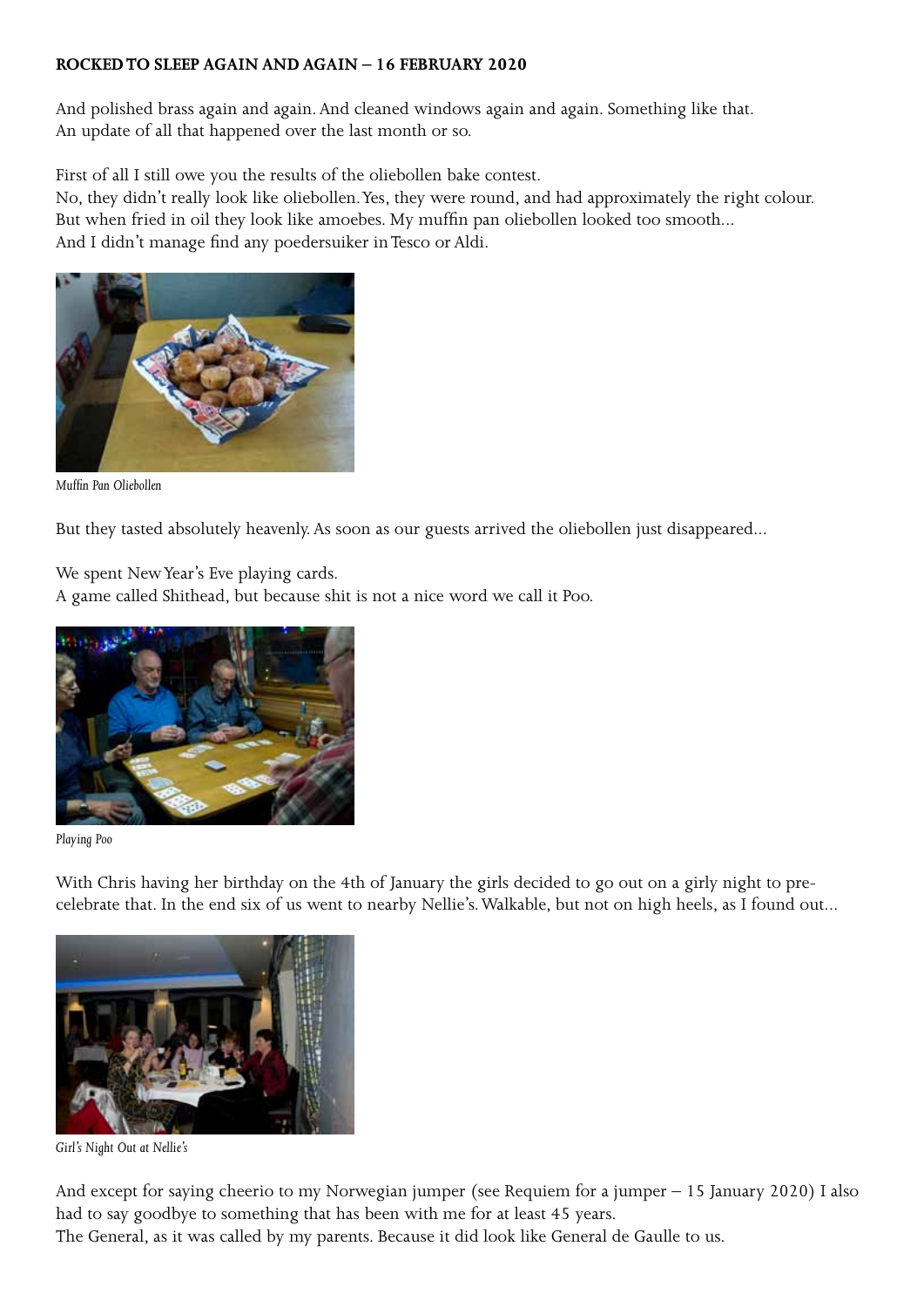

*The General*

Living on a boat is hard work. But there also is time to relax.

For example by going to an adult panto. Something completely different from a normal panto, but it had us in tears (although I probably only got half the innuendoes...).



I've polished our Warp Drive. Or is it our WIFI? Our new Washing Line setup maybe?



*Warp Drive? WIFI? Washing Line setup?*

Warp Drive? We wish. Wifi? We wish. Washing line set-up? I wish not.

But unfortunately it is. Because I bought a new washing machine. A proper one. The twin tub I got for my birthday, in 2018, worked OK, but turned out to be a washing machine for right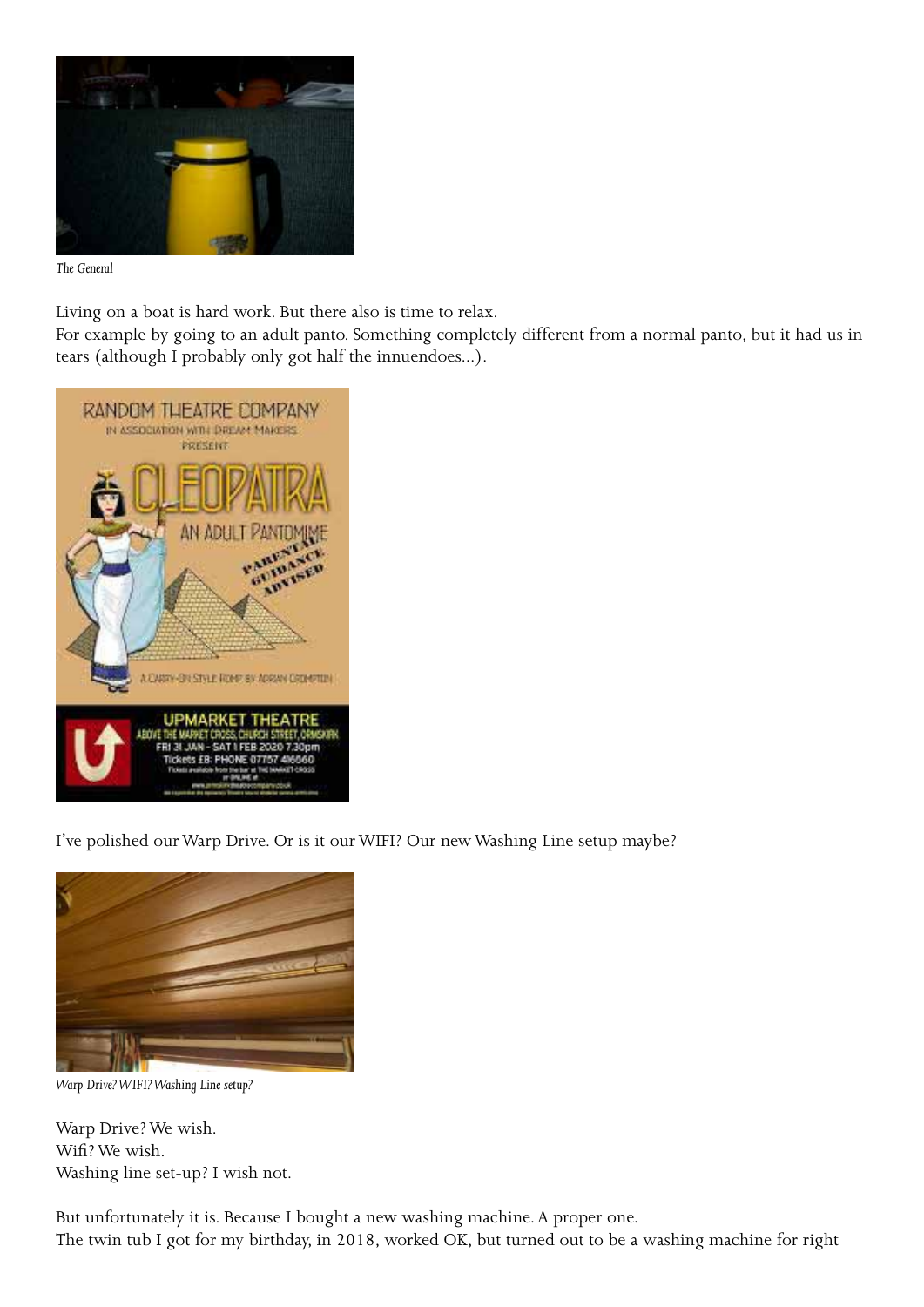handed people. And squeezing the water out of garments was just too hard for my wrists. And when Ann told me how to operate a normal washing machine just of the inverter, I decided to get one.



I bought it at Currys/PCWorld and had it delivered and installed.

Well, that was the plan. They delivered the machine, but, although we told them it had to be installed on a boat, the refused to do that, mentioning Health and Safety as the reason. It was too dangerous to get the machine from the engine cover onto the floor, in such a small space...!

Rubbish, of course. They were late already, and this would take more than the 15 minutes they had to install the machine. In the end they f\*\*\*d off, Lawrance and Mick lowered it to the floor, and Lawrance connected it to the inlet and outlet.

I actually ended up polishing all the brass on the boat.

Had to polish the handles on the side doors twice, because they got completely stained again in just one night. Luckily the mushroom bases stayed OK. I don't mind polishing these bases, but they are so horrible to screw back in place. They are just at a distance where I can't focus properly, so putting them back is a real struggle.

Our fire also was a struggle for a while.

Every morning I clean the fire door window, open the vent, put some cola on and let it catch.

One morning however, there were still no flames, even after 3 hours. But CO-levels were up to 46 ppm. And the smell in the boat...!

Because Lawrance had sweeped the chimney just three weeks ago he reckoned it was not the flue. So it must be the coal from this just opened bag. To rule things out I order a bag of coal from the marina. That coal behaves a little bit better (just).

But in the end smoke comes out of the vents and the flue so I decide: it must be the flu.

Anyway, we let the fire go out, and switch the central heating on. Lawrance sweeps the chimney once again and lo and behold out come the culprits: two huge lumps of solidified tar.



*One of two, blocking the flue*

After that our fire is as easy going as ever...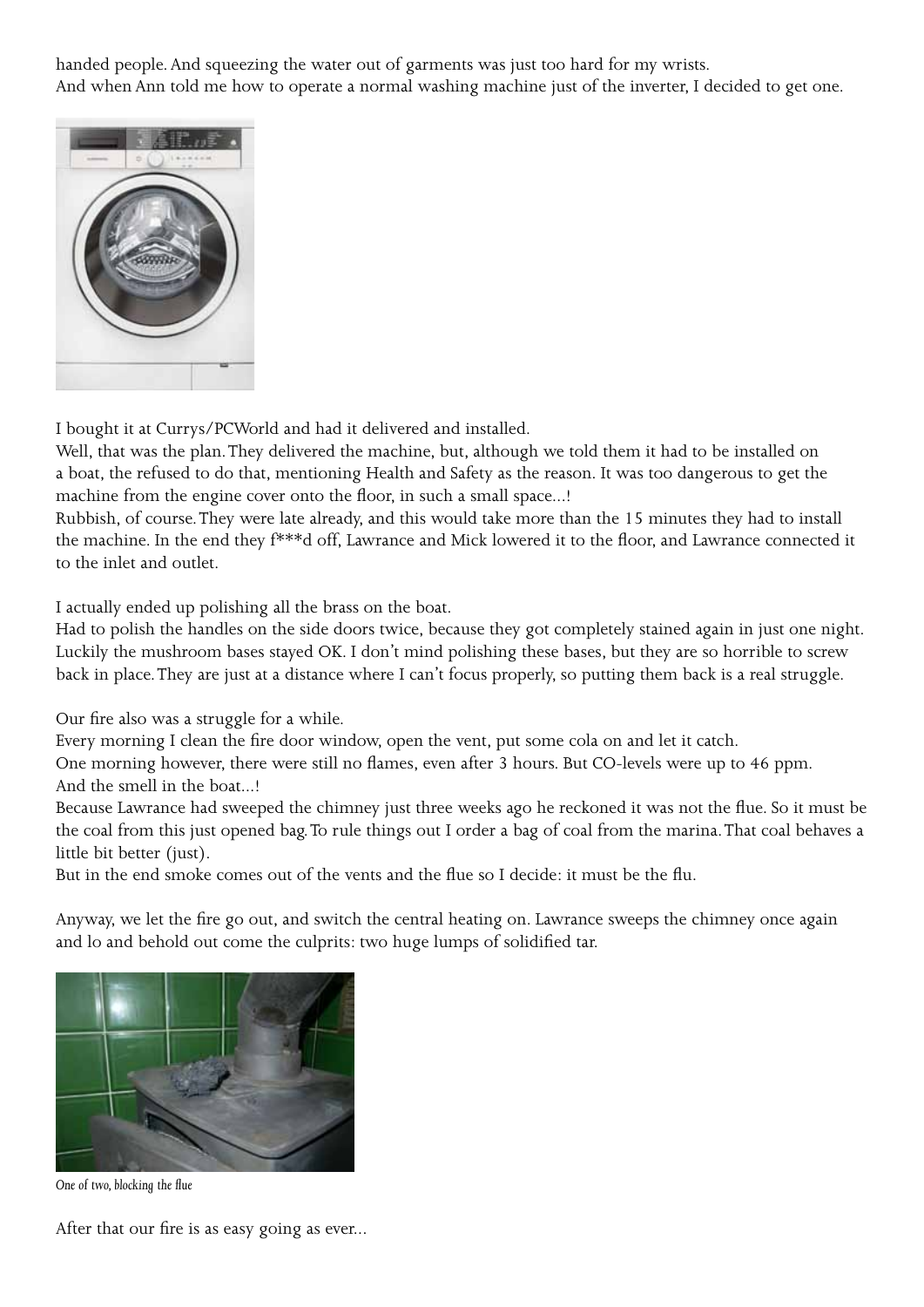Of course, being in the marina, it's still the same old, same old: yoga, gym, swimming, going out for supper, playing cards. And new recipes for supper. As former colleague Alan Wilson used to say: "There is a first time for everything" I serve Jerusalem Artichokes for the first time in my life.

Roots that have nothing to do with Jerusalem or with artichokes, but, depending on your country of origin it's either a wrong spelling of *girasole*, the Italian word for sunflower, because of its familial relationship to the garden sunflower.

Or, if you're from Holland, it's a wrong spelling of the word Terneuzen, a city in Holland where, around 1610, Petrus Hondius, a Dutch botanist, planted a shrivelled Jerusalem artichoke tuber in his garden and was surprised to see the plant proliferate. The first Jerusalem Artichokes to appear in England came from Terneuzen.

Whatever explanation you fancy, the tubers are delicious, and easy to prepare. Try them, if you see them in a shop.



*Jerusalem Artichokes*

Oh, and before I forget, I cleaned all the windows inside and outside. Because of the problems with the fire a whole layer of dirt had been deposited on the inside. And as soon as the sun would come out, the windows would turn solid grey... So I HAD to clean them. And did the outside as well. Just to find out that we must have had very dirty rain, because the next morning the portside windows of WRT are covered in dirt spots again.



*High presure*

Did we have the highest air pressure I've ever seen since I'm on WRT on the 19th of January, (very dry), on the 9th of February storm Ciara hits us. Starts on Sunday, ended more or less on Friday.

For 6 days walking from bow to stern is difficult (hand rails come to mind), understanding each other is difficult (ear plugs for the constant roaring howling wind around mushrooms and topboxes?) but falling asleep?

Great! Every night I'm rocked to sleep, Knowing for sure that WRT will keep us safe afloat.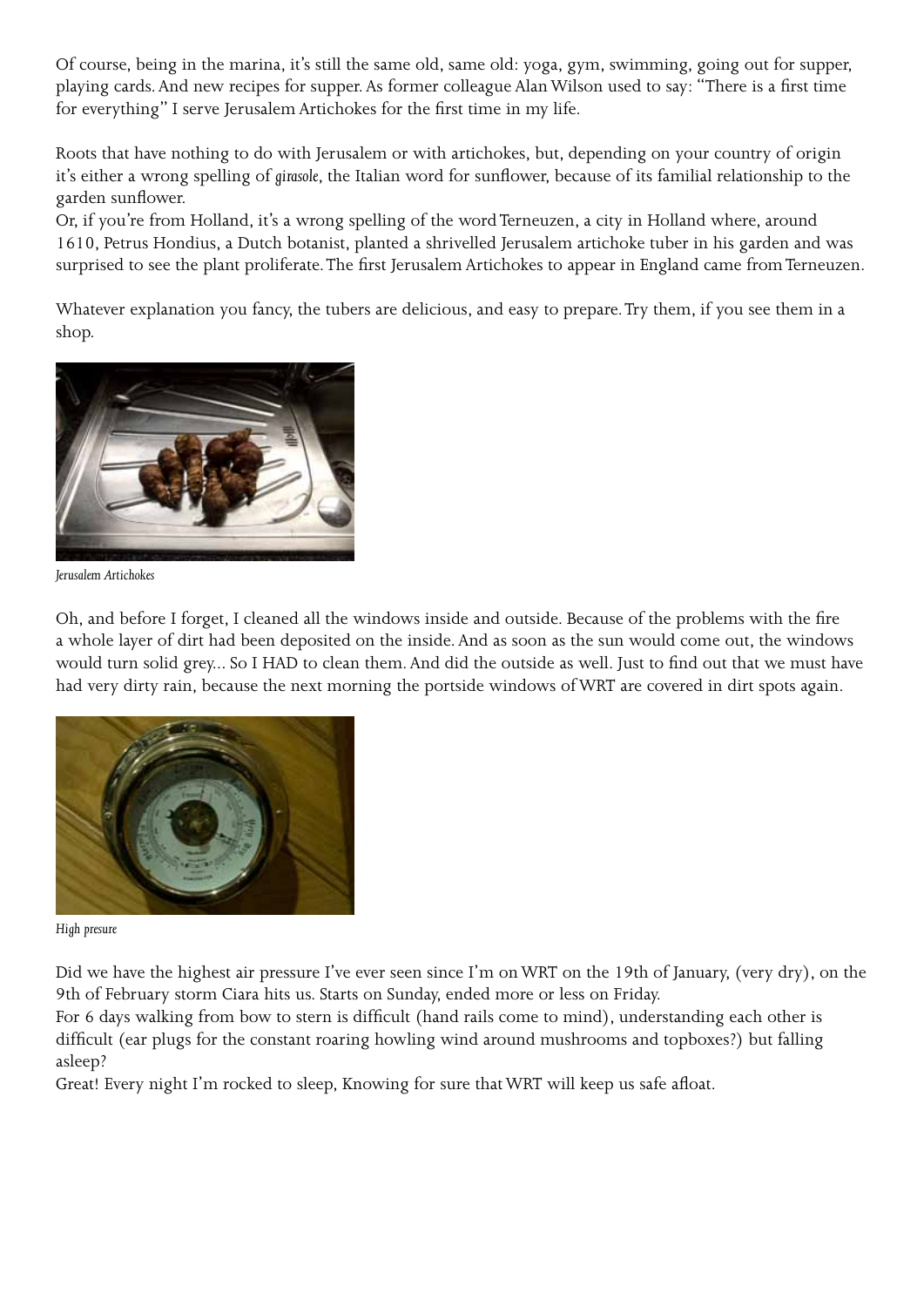

*Dennis on his way*

At the moment we're just at the end of storm Dennis. Strong, but short-lived.

Hopefully Dennis did not cause a lot of trouble on the railways, because tomorrow me and Ann are off to London. Yes! Again! Why not?!

This time we travel by train, and are away for four days. To see Cirque du Soleil in the Royal Albert Hall, to visit museums and galleries, and to eat at more famous restaurants.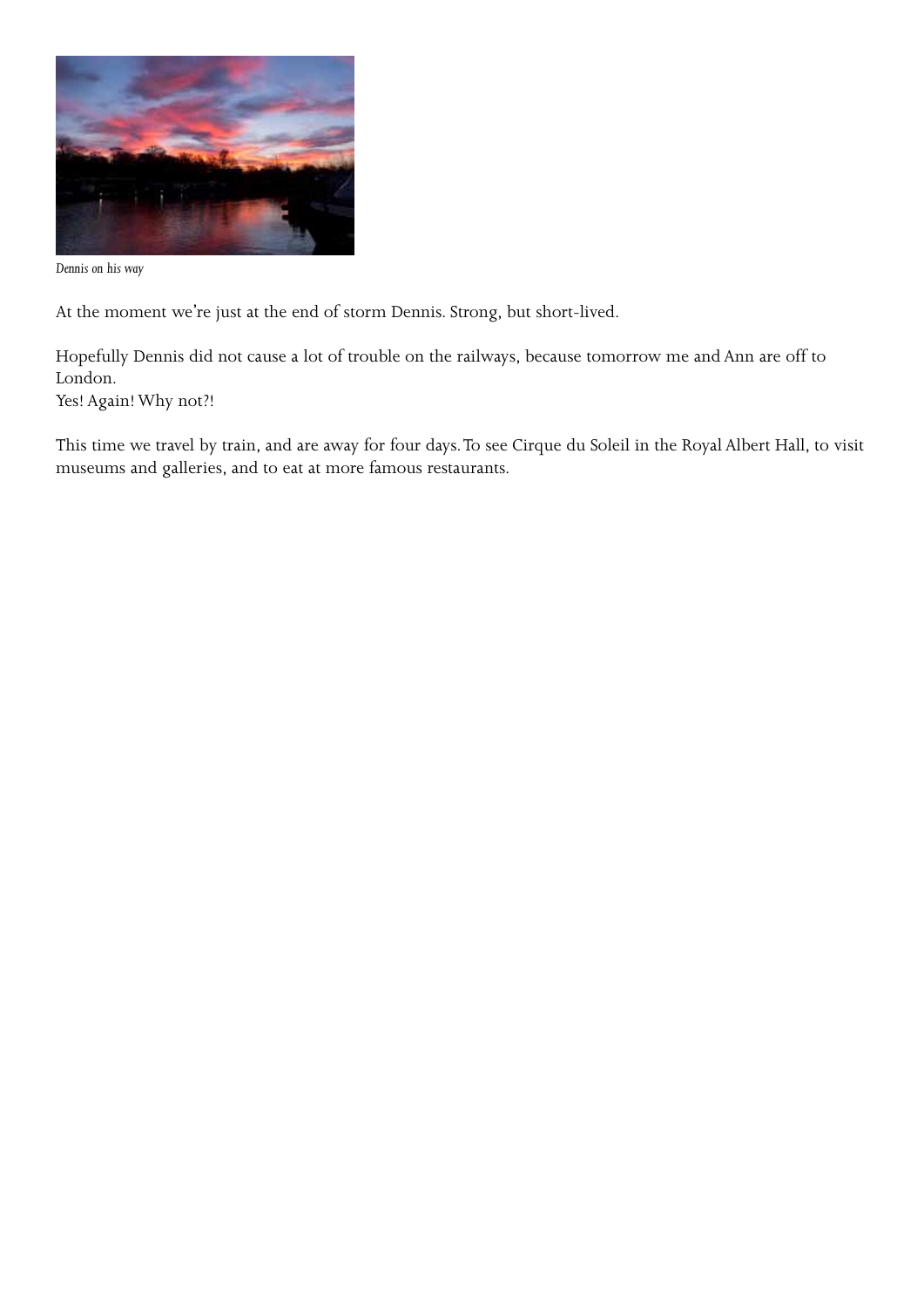## **Planning and preparation for cruising – 13 March 2020**

And everything else that happened between my last post in February and now.

First of all me and Ann went to London to see Cirque du Soleil, visit various museums and eat at posh restaurants.

And see millions of kids...

Did the National History Museum. That was a waste of time; it took us 40 minutes to go through this entire kindergarten. And to take this picture of an Archaeopteryx fossil I had to push away about 50 kids.



*Archaeopteryx*

We skipped the Science Museum, because of the queue of about 100 yards that was at the entrance, and we basically expected the museum to be a huge kindergarten as well.

Did the National Gallery and the National Portrait Gallery. Both were OK, but the Portrait Gallery will close for about 2 years, to be turned into... a kindergarten (staff was asking parents with kids how they would like the museum to be).

Spent most time in the V&A. That was great. Loved it. Especially discovering this painting of Singraven Water Mill, because I used to live about 10 minutes south of it.



*Singraven Water Mill*

We also went on a boat trip to Greenwich. That was like being on the North Sea: huge waves, and a very high tide. We were probably the last ones to get a boat back to Westminster Pier.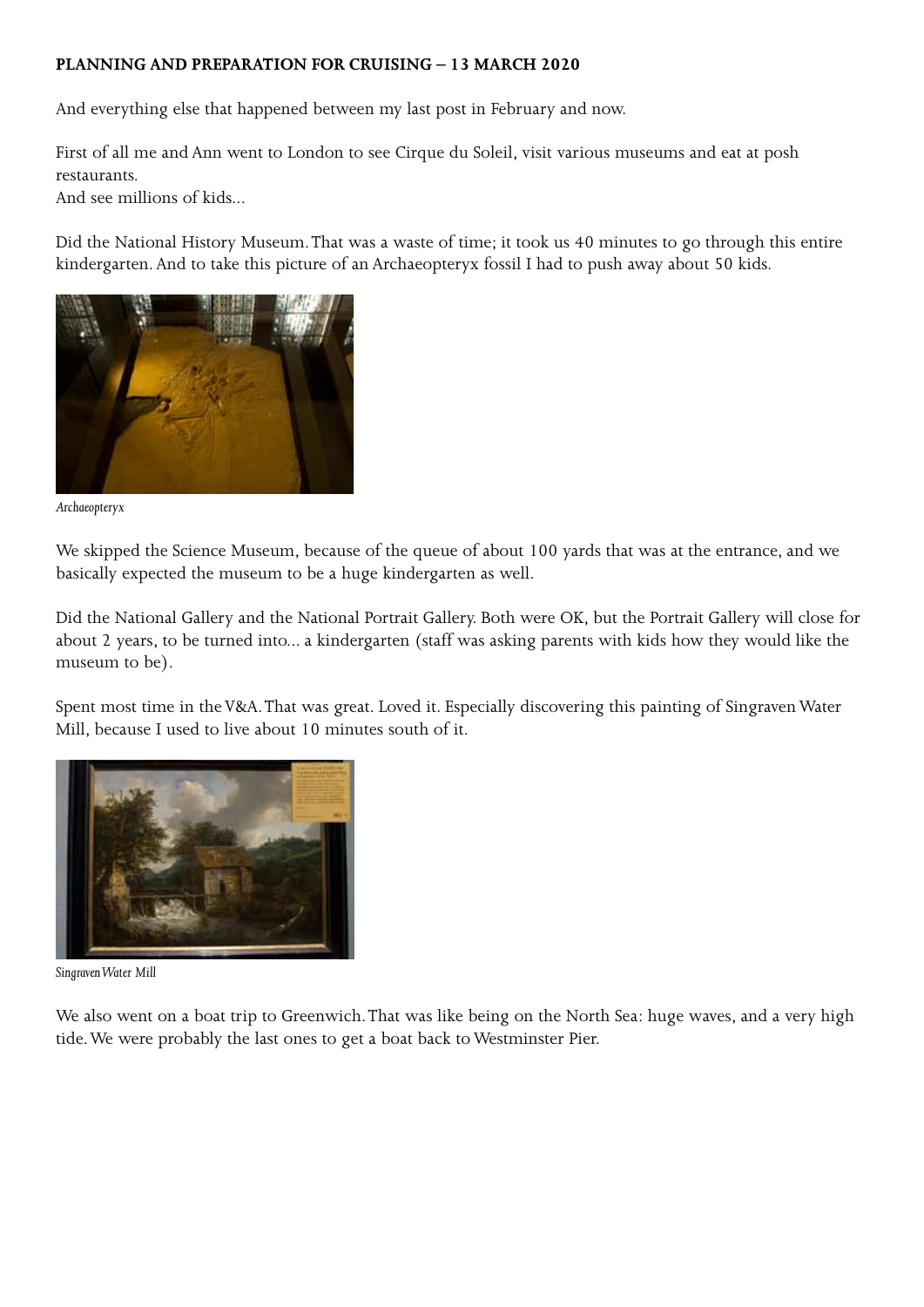

*Choppy ride*

In Greenwich we decided to have a quick glance at the Maritime Museum, with the idea to come back another time. Did the whole of this kindergarten in about half an hour...! And no, we won't come back.



*Cirque du Soleil*

Cirque du Soleil was disappointing. Everybody complained about there not being a kind of story line. And all 'stunts' went on way too long, as to stretch them to fill the 2 hour show. What I once saw on TV, and what Ann saw in Glasgow, was much better.

Back from London preparations for cruising really started. All cabin lace had to be washed, starched and ironed (no, not ALL, I managed to forget the ones inside one cupboard).



*Cabin Lace*

I went to an opera, for the first time in my life. Madame Butterfly, with a pre-theatre dinner for the four of us, and me and Ann staying for the opera.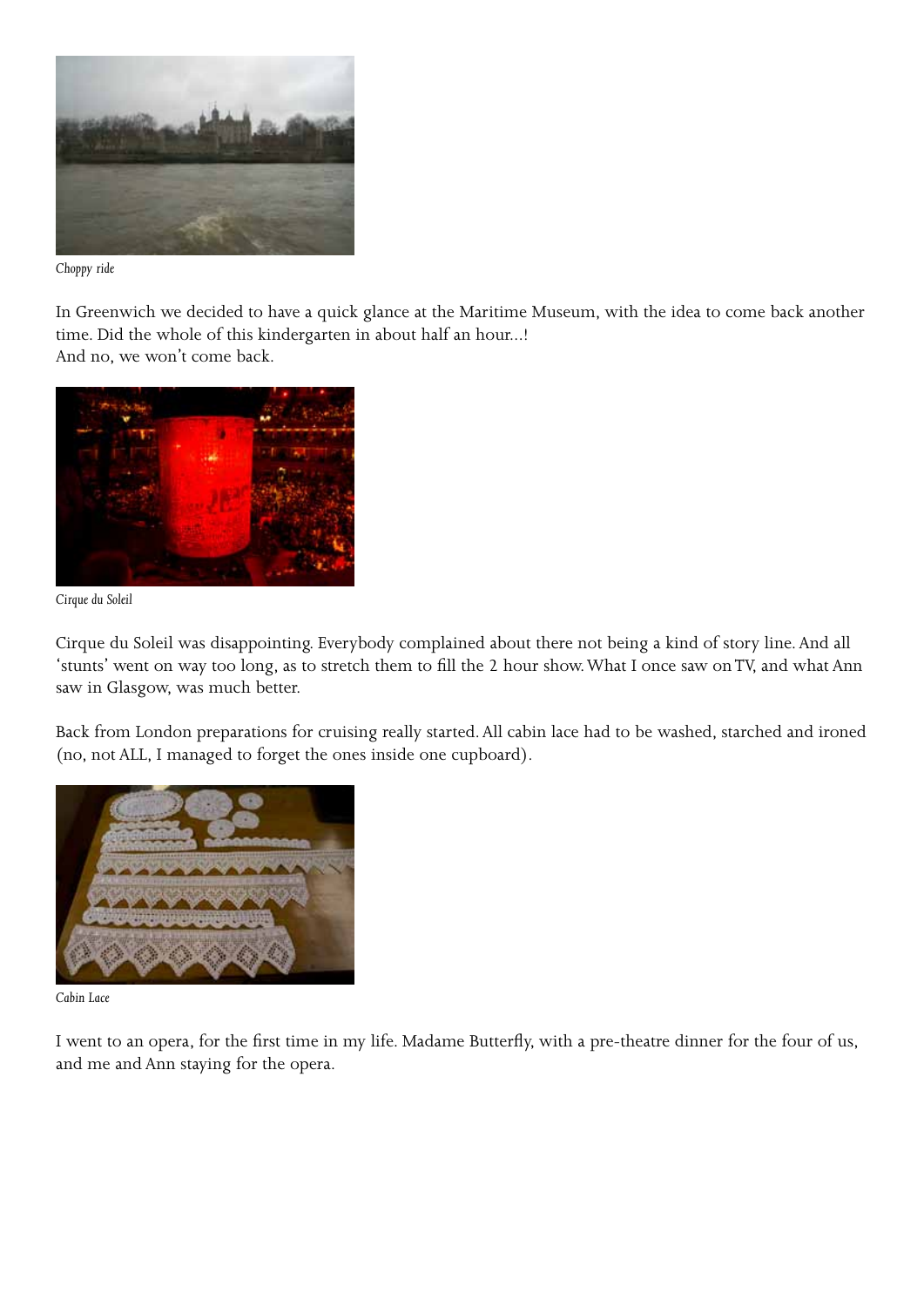

*My First Opera*

It was also time to get our wall carpets cleaned. To get that done we actually cruised! About 100 yards, which might turn out to be a significant cruising distance, this year!



*Carpet Cleaning*

Cruise planning at that time was still rudimentary. I planned to leave on the 7th of April, after Lawrance's army reunion (and me and WRT's obligatory Girls Weekend Out). Cruise to Anderton Boat Lift, meat up with Anne from nb Pratty Flower to cruise the river Weaver together.

That was it. I just didn't feel like planning.

So I should have know. Usually, when I feel I can't plan, something major happens, which would have ruined my plans anyway, had I made them. But who could imagine something that big.

At first Lawrance assumed we would still go out cruising. But I couldn't really estimate the risks if we would go out.

Lawrance is one of the vulnerable people: over 70, male, overweight and high blood pressure. He just would have to stay in self-isolation. That would mean I would have to do all the shopping, cassette, water etc. But that's the same, either being in the marina or while cruising.

I supposed he could be on the tiller, without a risk to catch the virus from a stranger. It would prevent him getting roaring mad because of sitting in the boat and having nothing to do. Which would make my life a lot more pleasant...

So everything pointed to: go cruising.

But I had three 'buts'. One is: will the government look at a boat=home in the same way as us? Are we staying at home in self-isolation while cruising?

And a more important 'but': what to do when one of us gets very ill somewhere in the middle of nowhere. No phone signal, no road access to the canal, not registered with the local GP? Should we stay in the marina a bit longer?

And what to do with shopping? One day we went to Tesco, and, besides no toilet paper, there also was no flour (how many people do you know that are able to make their own bread?), no long life milk (the only milk that we can store on the boat, having a small fridge). How far would I have to walk to find shops that might have what I need? When in the marina at least I have a car...

We decided to see how things would develop, and I started the first of long overdue cleaning jobs. It surprised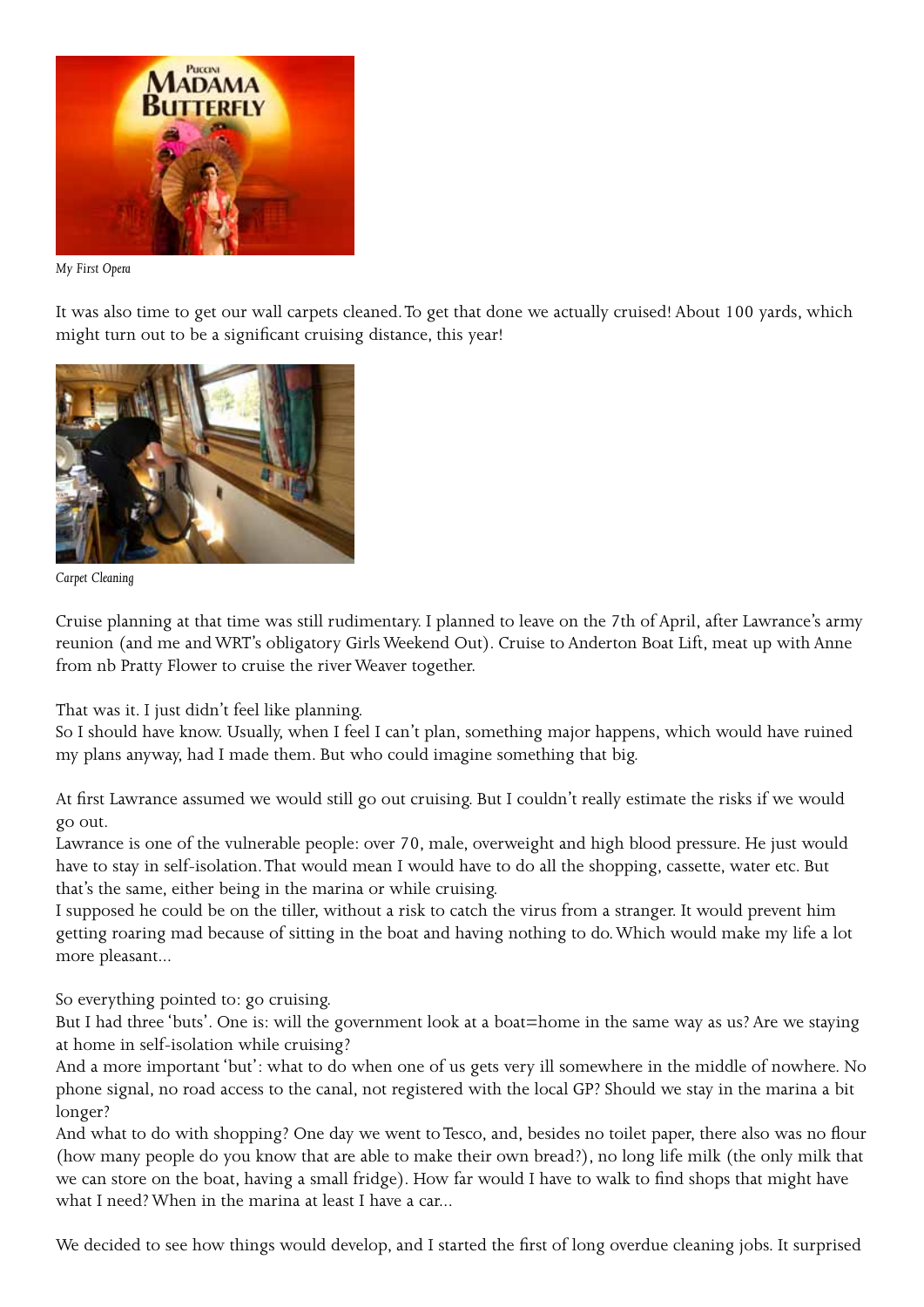Lawrance that much that he immediately took a picture of it. I did something he had never seen me doing: scouring a pan...!



*Magda scouring a pan...?*

Then the decision was taken out of my hands: a total lock down.

The pre-theatre meal at Bliss Kitchen will be the last meal out for a while. Our (mini-)cruise across the marina will be our last cruising for a while. Lawrance plays golf on his telephone now, the marina quiz night turned into a weekly event, all sitting on our own boat, in front of the computer.

The only thing that changes every day is not the scenery around us, but the sky.



*Ever changing gorgeous skies*

And even that stops. After a couple of days the sky is blue, day in, day out.

Absolute perfect days for cruising...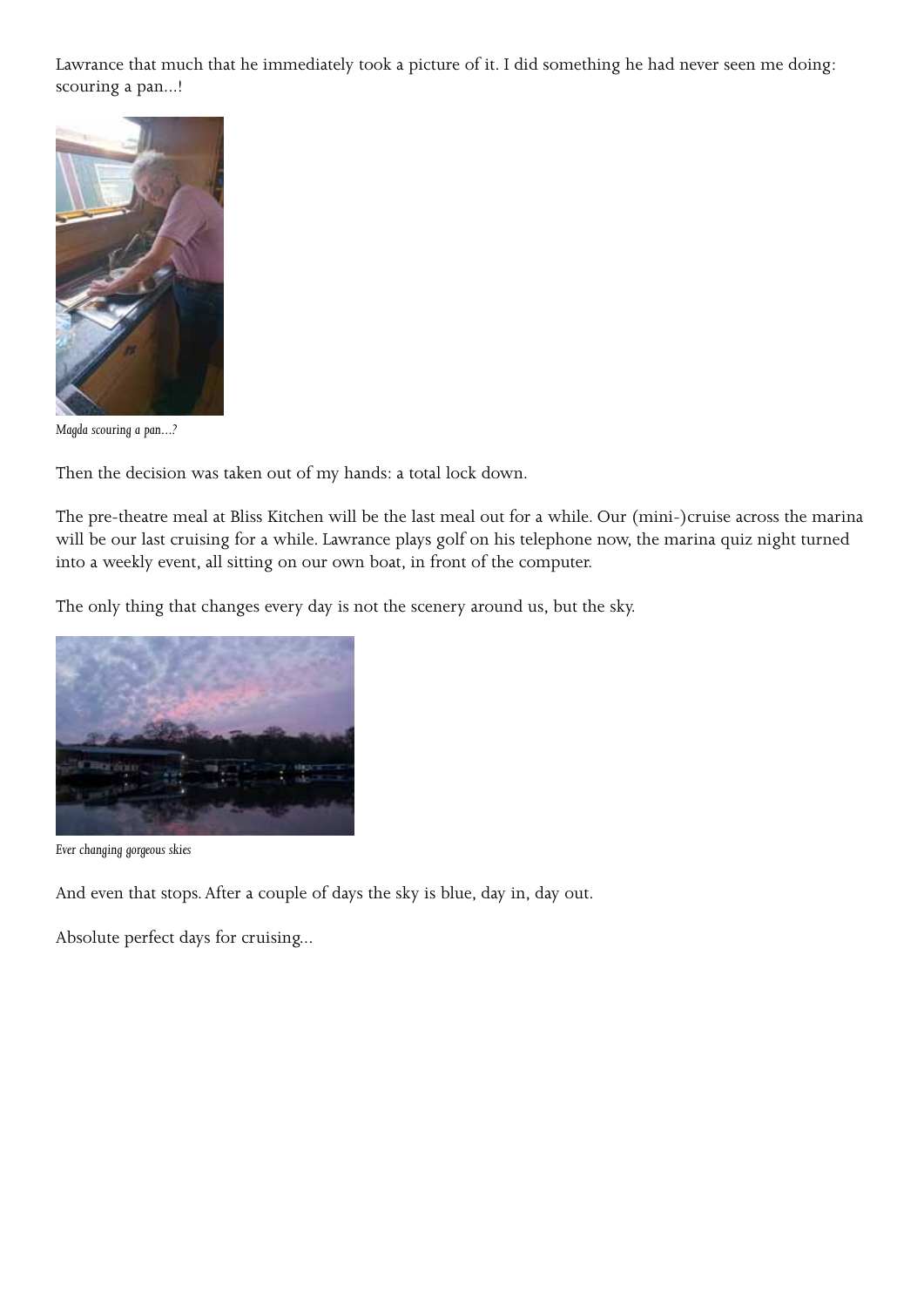# **Perfect day for cruising – 27 April 2020**

Today, and yesterday, and the day before. And last week, and the week before that. No gale force winds, no torrential rain, plenty of sunshine. A perfect day to spend locked down, in the marina.

Just before the sun comes up, I get up. It's awful quiet, not only because it's around 5am but also because there is nothing on the road. The only thing I hear is birds.

I spend breakfast doing an online course, one that doesn't ask a lot of attention, like *The History of the Book in the Early Modern Period: 1450 to 1800*. After that I spend an hour doing a course that needs all my attention, because it is a difficult course, like *Farm to Fork: Sustainable Food Production in a Changing Environment*, or involves meditation, like *Mindfulness for Wellbeing and Peak Performance*.

Then, after a break for a cigarette it's time to jump in the car to get newspapers for Lawrance, and Ann and Mick. The fire has to be done, and kefir made.

Around 9am I do my first household chore, a 'normal' one. And after that I do a task that is long overdue.

Lunch around noon, followed by walking part of the marina to pick up litter. A great change to speak to a lot of people. And my first daily exercise.

Somewhat later I borrow Mick's bike to spend around 45 minutes cycling more or less around the marina. I try to do about 6 miles, which is hard. The bike has an absolute torture saddle and the marina has too many speed bumps and pot holes.

At 4pm it's time to download and read my Dutch newspaper, and when it's my turn to do the cooking, that task has to start at 5pm.

The evening is for knitting (I'm on my first corona-jumper still), and reading all extra information I downloaded from the online courses.

Evenings are always very quiet, and usually have beautiful skies, as you can see on this video, made by Karen.



*Tranquil Evening Mood*

By the way, did you hear someone playing melodeon in the distance (you have to turn the volume right up, to hear me above the very loud birds...)?

Yes? Then it is Thursday, when *The Rusty Boater's Band* performs on the patio of the Tearoom.

Or if it's Saturday, because then it's Quiz Night in the marina, on Zoom, of course.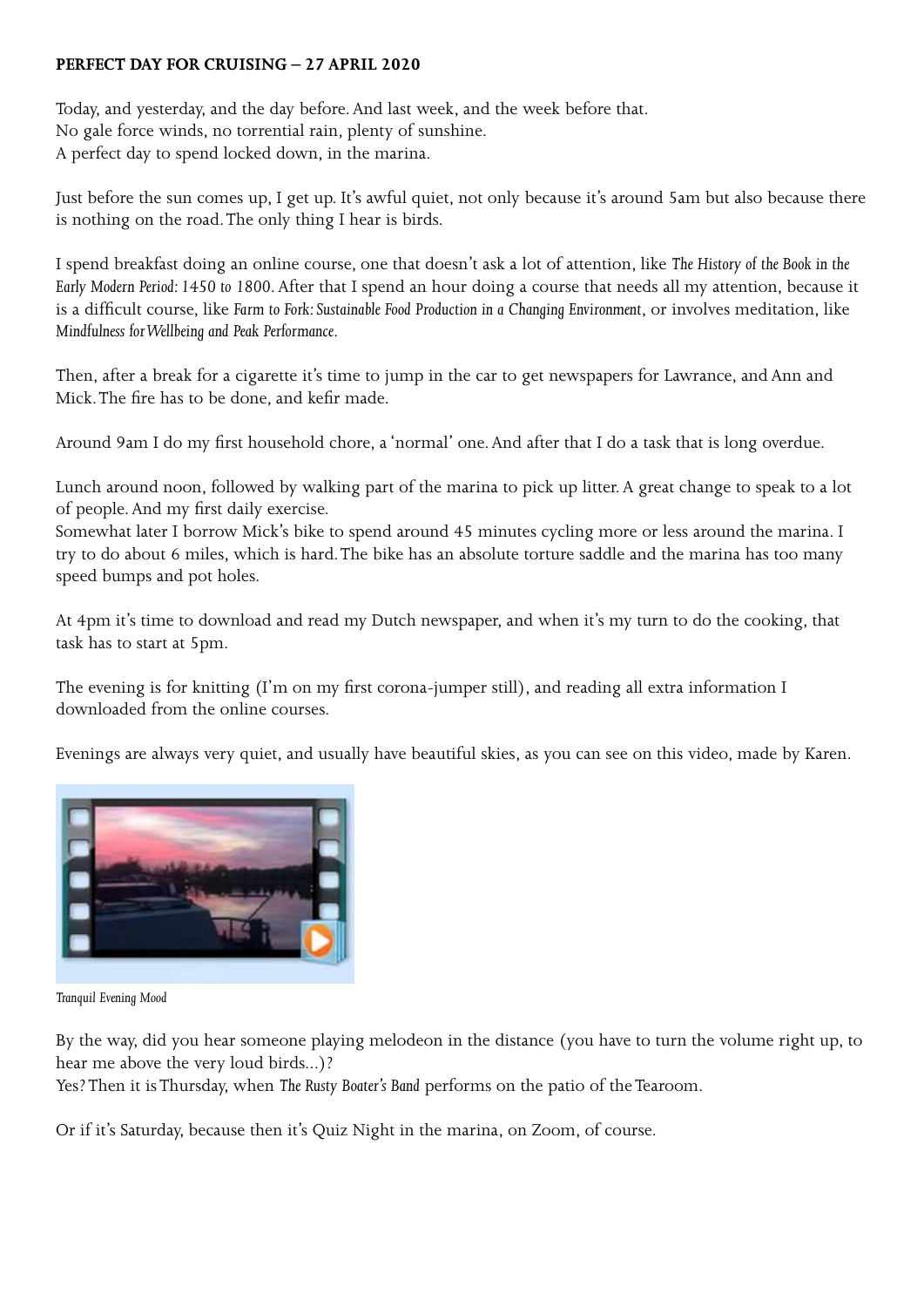

Weekly Quiz Night on Zoom

Oh, of course being a member of one of the best bands in the marina (not to say the only band in the marina) also means practising melodeon and concertina, sometime during the day.

And I just have to watch our resident swan. He just keeps doing it, hour after hour after hour. See this wonderful video made by Kurt (also a member of The Rusty Boater's Band).



*Life is hard for some*

Around 9pm it's time to do the fire again, and chill out, reading one of the old books I have on my e-reader.

And at 10pm I'm in bed.

A day well spent...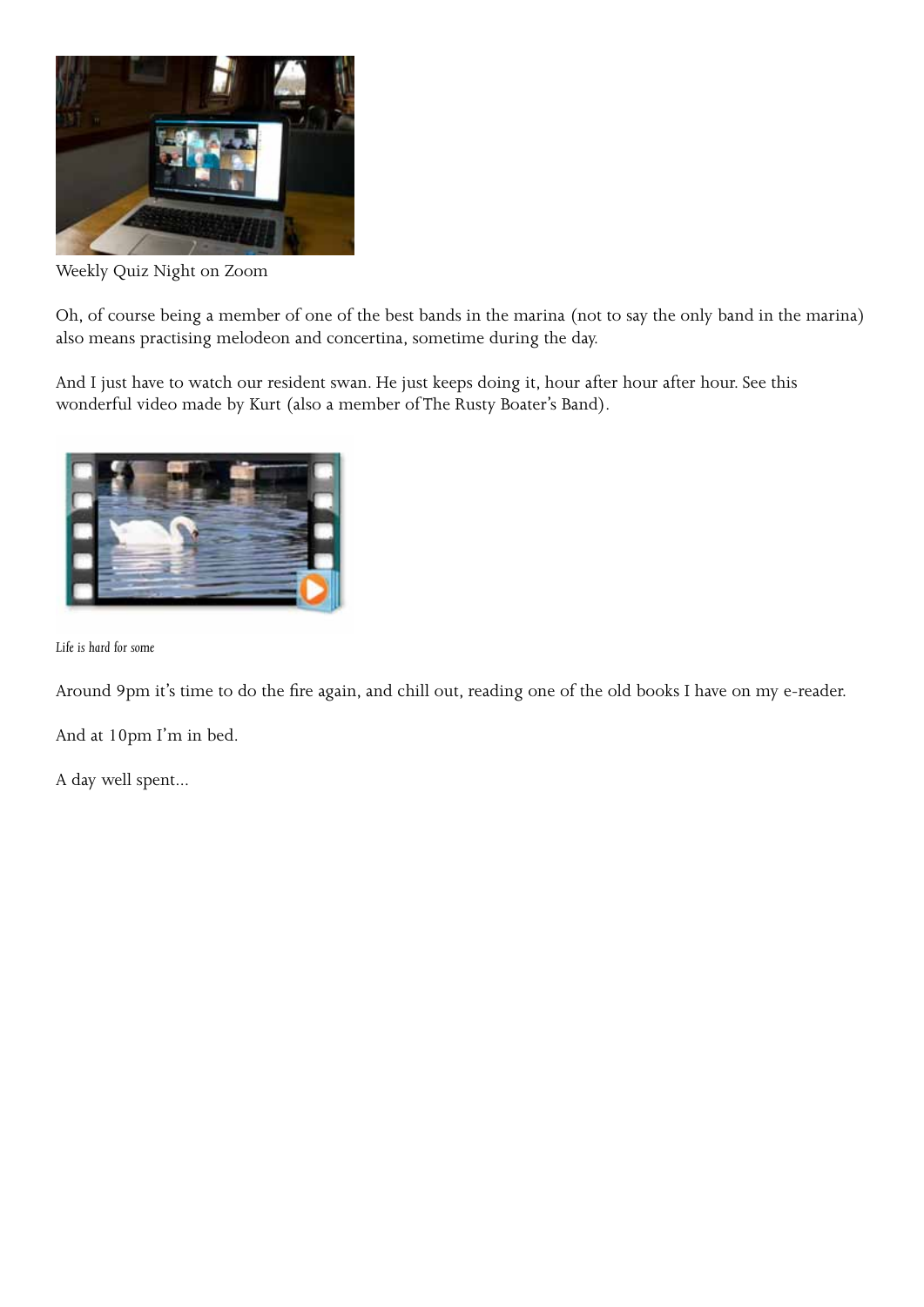# **We're out! – 24 July 2020**

*And we've already done 14 locks...*

The experienced boater will do a quick calculation: 14 locks, that means they must be on the Middlewich Branch.

Well, no. We're still in the marina. The first *We* that is NOT me and Lawrance, but it's actually WRT. *We're out* just means: we're out of the water, or, even better, WRT is out of the marina.



*Did we take a wrong turn?*

We only moved to a different place in the marina, to get blacked.



*We're out!*

We needed to be blacked this year anyway, so we might as well do it now. Blacking, touching up the paint, and after that we're ready to start cruising.

Being out of the water also means new tasks: emptying waste water tanks, first thing in the morning.



*Waste water tanks to empty...*

With new curtains, and matching cushions, new curtain rails, new radiators, new cupboards, and blacked.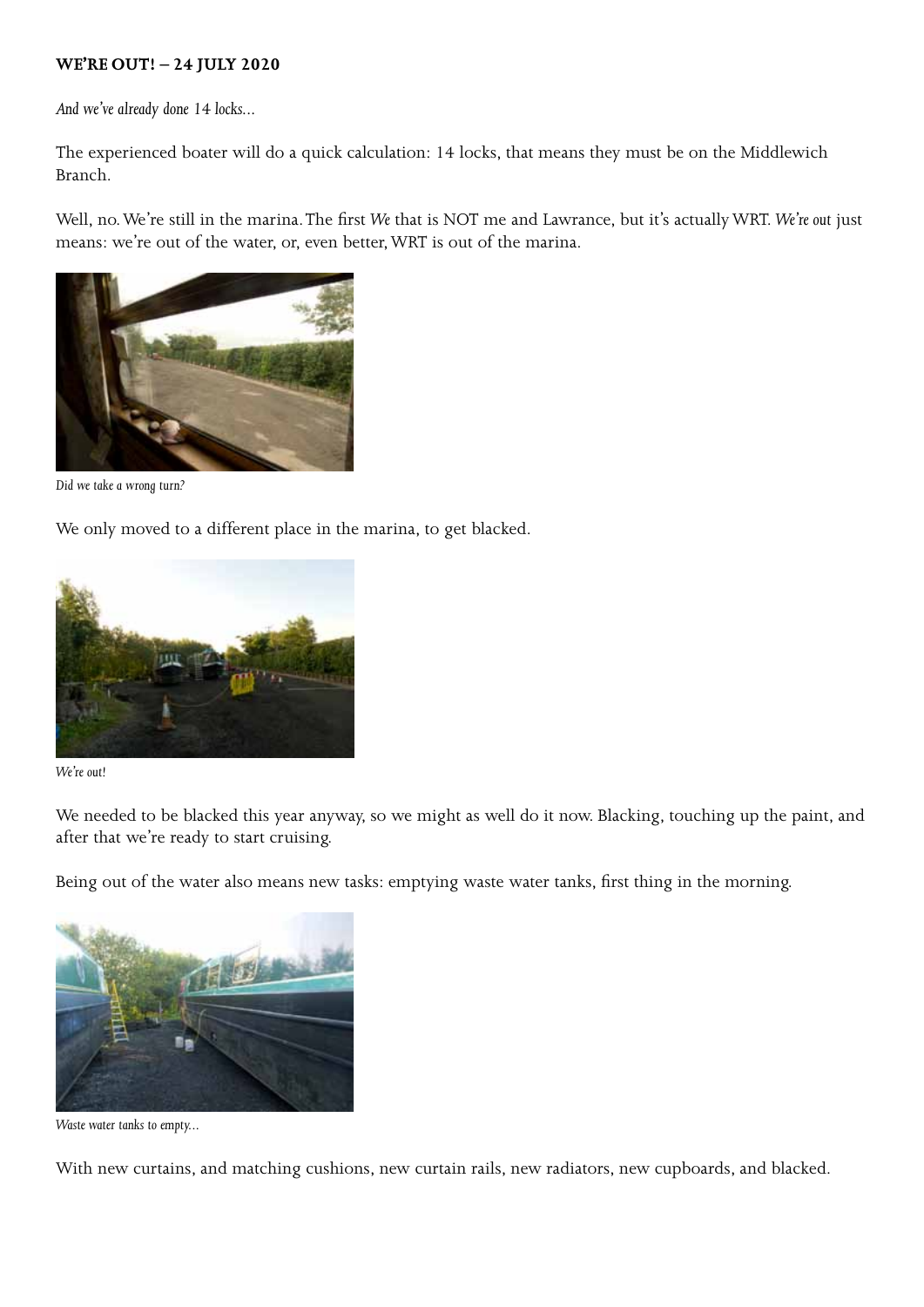

*Old and new curtains, and new curtain rails*



*Matching cushions*



*New cupboards and radiators*

And what about the 14 locks, I hear you think? Well, Kurt, one of our neighbours in the marina, had to go to Tarleton to get his boat overplated. Since he is on his own, me and Ann helped him through locks and swing bridges. Seven locks up to Tarleton, seven locks back to the marina.

Anyway, although the weather one days is almost too hot to do any painting, and we get drizzly rain some of the other days, we manage to get blacked, and even do one tunnel band. In fact, everything goes so fast, I don't even get a change to take a picture of the pristine black bottom of WRT before we get back into the water.

At 9 am Daniel starts putting the trailer back under WRT.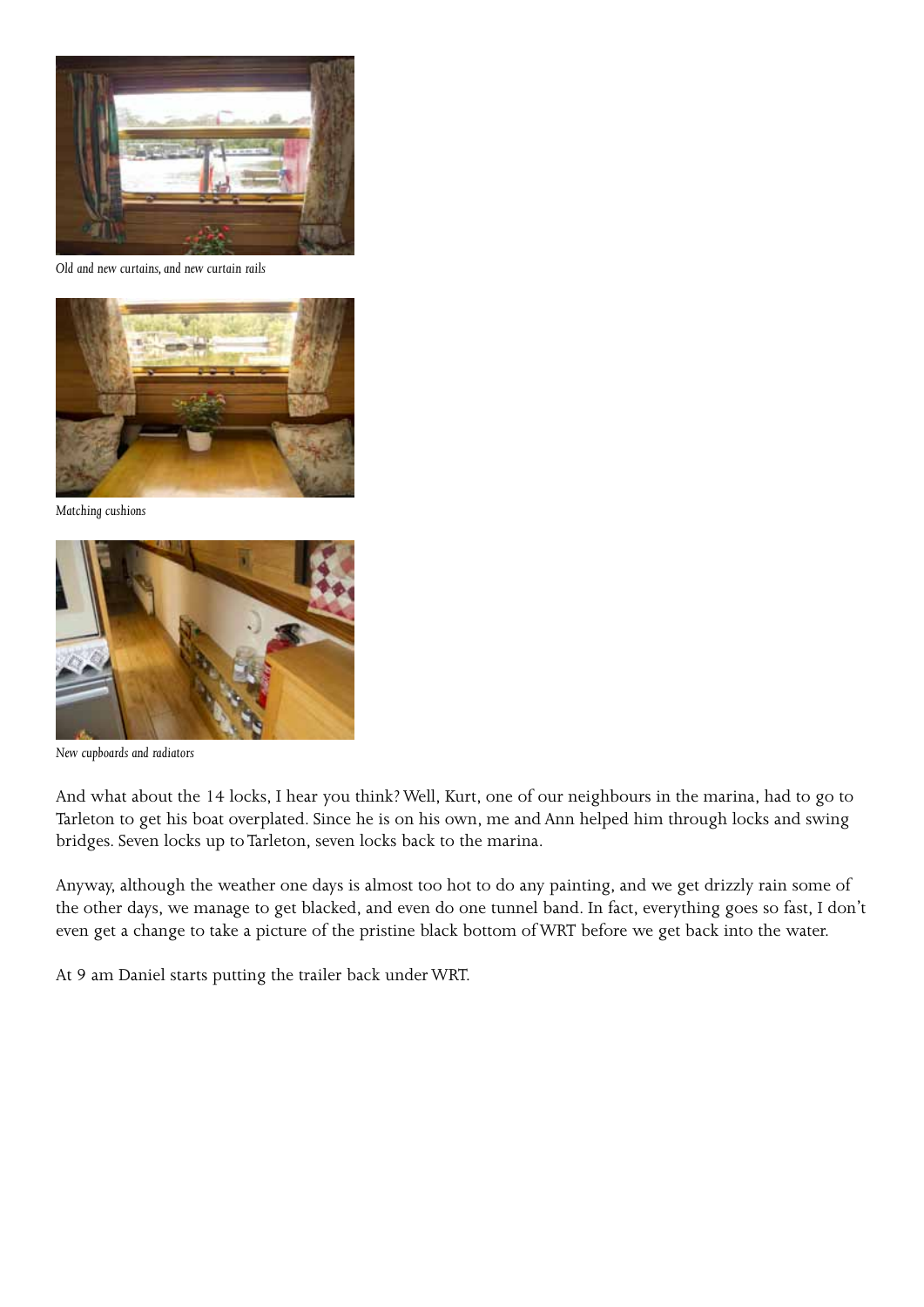

*Almost back on the trailer*

And 25 minutes later we're touching water again.



*Almost back in the water*

Back in the water, and, very important, back to our usual tilt.

When WRT was on the railway sleepers, the bow was is lower than the stern. And with the heavy rain on our second day out, water accumulated at the front of the cabin, where there is NO run off. So after a couple of hours I discovered about an inch of water inside our fire. Only remedy: make a hole in the sealant of the cratch cover, in case we would get more heavy rain.

And when I tried to open my side of the wardrobe, I found out I couldn't. The floor in front of the wardrobe slightly bulged out, just enough to prevent the door from opening. So now, back at our usual place, I can finally get a change of clothes...

And now, with most of the tasks done, it's time to start thinking of cruising.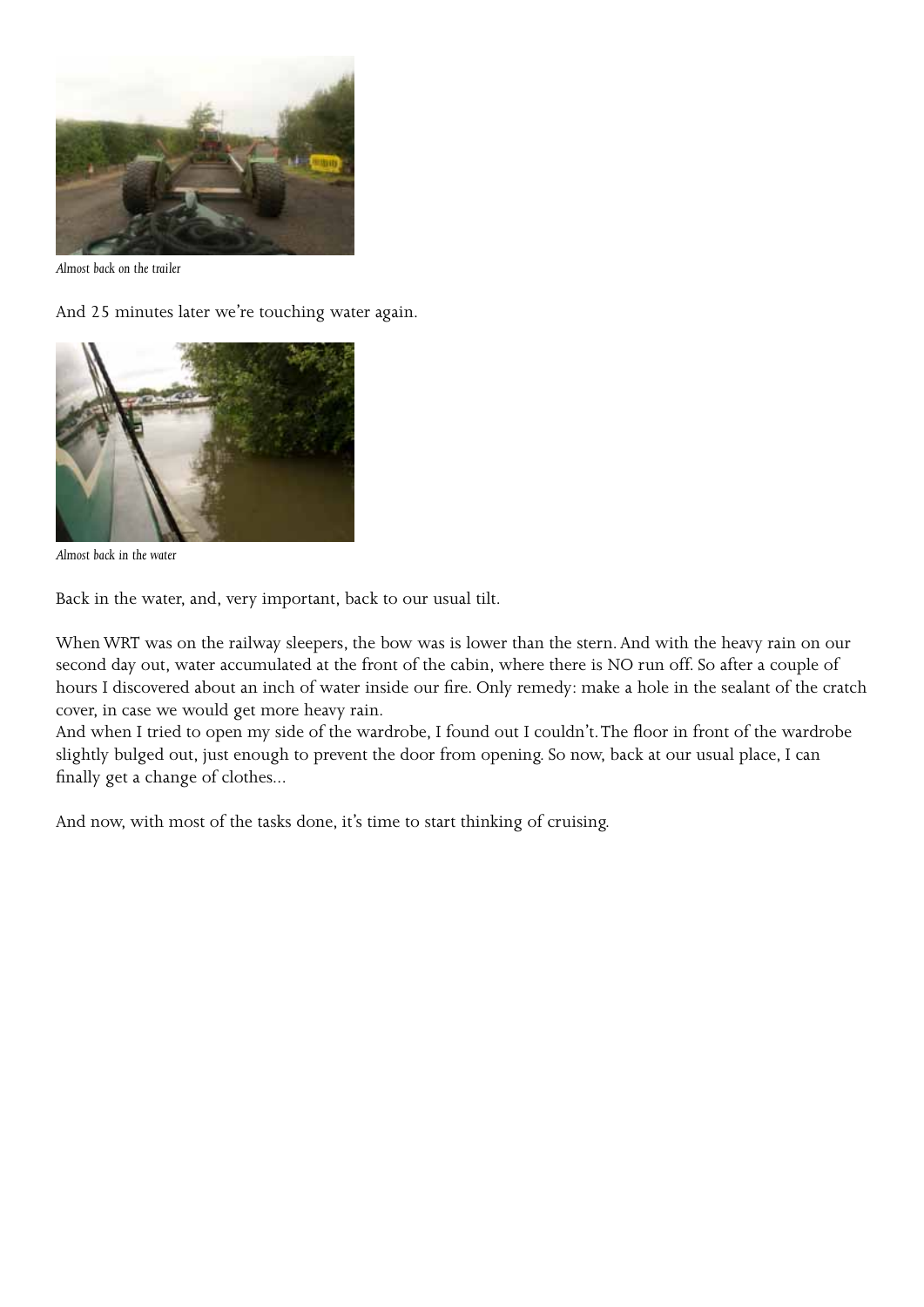# **Season's Greetings (part 1) – 21 December 2020**

I know, I just noticed the date of my last post... So this one will cover SIX MONTHS! Well, I suppose I could divide it in two: our time cruising, and our time not cruising. Therefore **Season's Greetings part 1** (*cruising*) and **Season's Greetings part 2** (*not cruising*).

Yes, we actually do cruise. We leave on the 1st of August, heading in the direction of Liverpool. But the Leeds&Liverpool is not as we know it. It is reduced to the width of one narrowboat. This picture, taken the next morning, gives you an idea. I had to turn around at this winding hole. Could not figure out where exactly the winding hole was, turned in too late and got stuck in the greenery. Try to turn a narrowboat when stuck in thick weeds...



*Narrow Broad Canal*

Turned around we're starting heading south. For corona safety reasons we plan to moor only in the middle of nowhere. Like here, just before Dean Lock.



*Just before Dean Lock*

In the middle of nowhere, I said. Well, although it's only friend Chris of nb Basingstoke that's on the towpath in this picture, on average it is a lot busier. I reckon on average there is one person per minute walking past the boat, every minute from about 7 am till 8 pm. And that's with the nearest town about 5 miles away...

It is actually less busy when we stop in Lymm. We planned to, but we also have to. A truck driver didn't obey the signs about a hump bridge, and 'parked' his low loader, with a huge crane on it, right on the bridge. So bridge closed, and canal closed.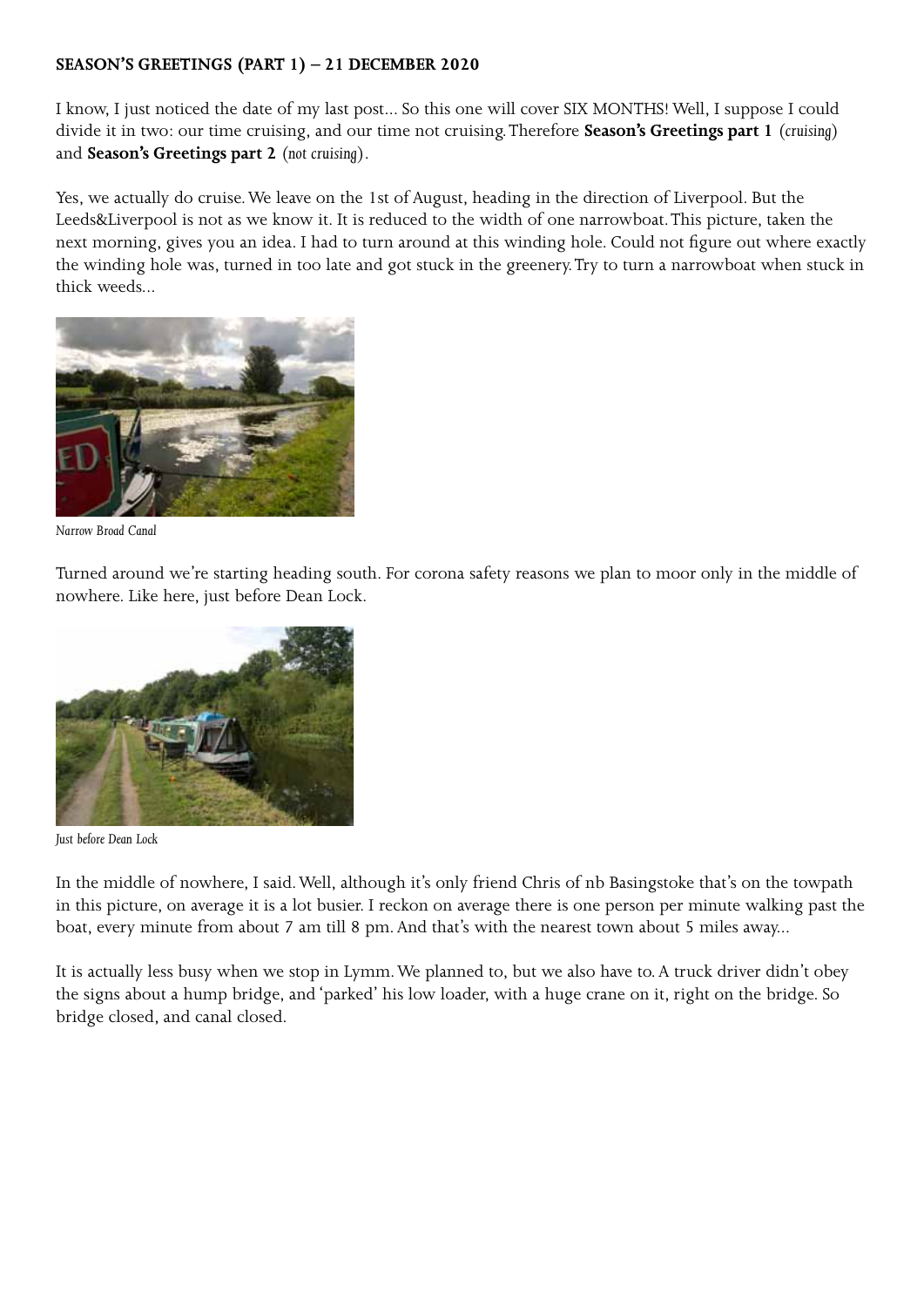

*Going Nowhere*

By that time Chris and Ray arrive in Lymm as well, and the six of us go for a meal to The Church Green, a very good restaurant, with Aiden Byrne as chef.

After a while of cruising 2 hours a day, or 1 hour and 45 minutes or even less, we decide we need to set ourself a proper goal. Since me and Lawrance never did the Macclesfield Canal, that is where we in the end are heading for. And I'm glad we did, I really like the Macc!

Not that we keep on moving...

We just have to spend a couple of nights at the bottom of the Bosley Locks. Because friend Ian is there. So lots of wine get consumed and lots of cards played.



*Bosley Locks part 1*

Even the Peak Forrest canal (also new to us) gets a short visit. We spend a few nights in Bugsworth Basin, and have two brilliant meals at Casa di Pizza in Whaley Bridge.



*Bugsworth Basin*

On the way down to the Trent&Mersey we again stop just after Bosley lock 12. And always being up very early in the morning, I witness one of the most impressive sunrises I've ever seen.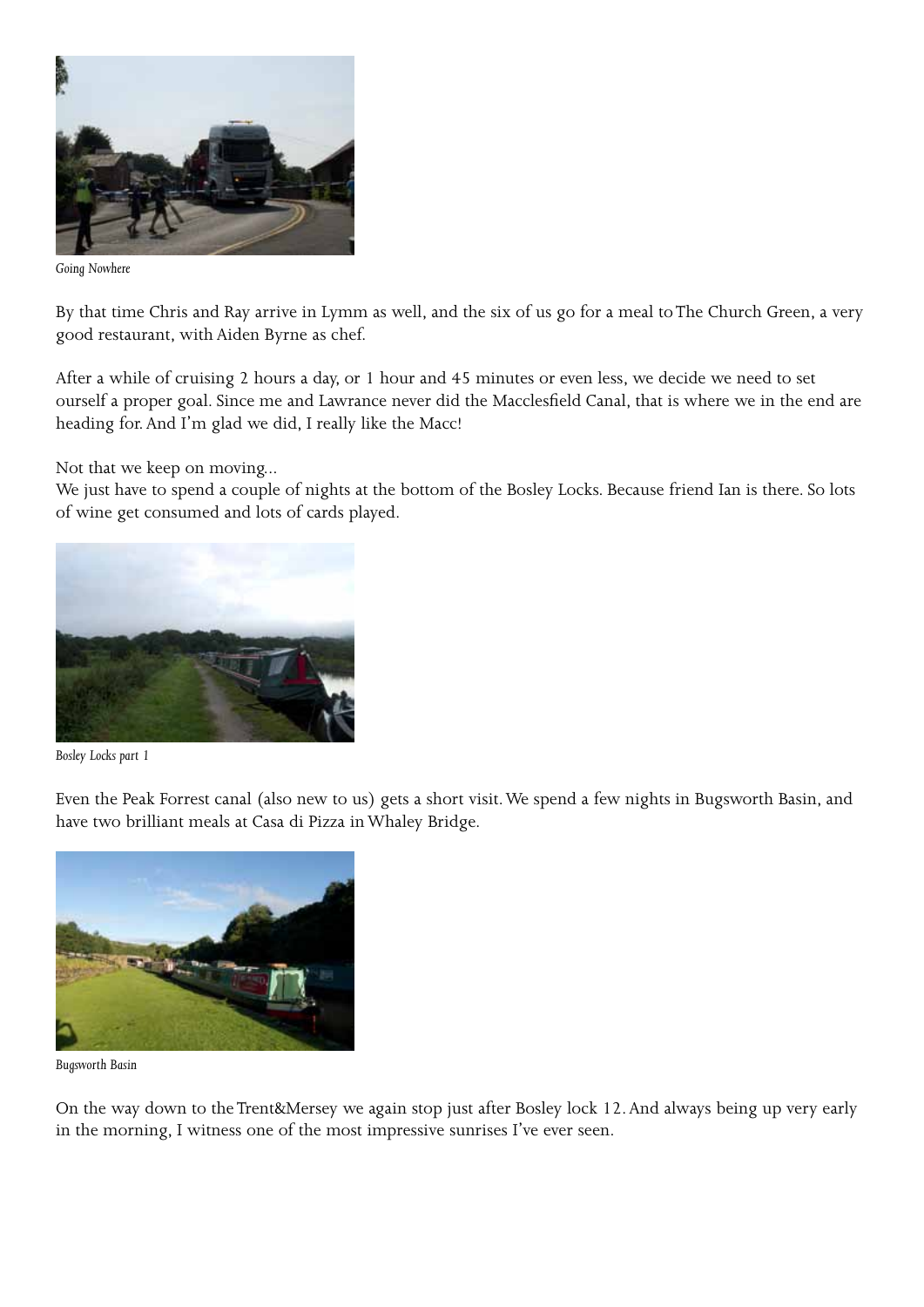

*Bosley Locks part 2*

Back on the Trent&Mersey Ann and Mick are heading south towards Great Haywood, and we're heading north towards the river Weaver.

We use our new washing machine (and part of the towpath) for doing the laundry. We've moored here before, but under very different circumstances, as this picture from the 4th of April 2018 shows...!



*Washing Day*



*Same place – Different Weather*

On the river Weaver our first stop is at the new pontoons in Northwich. Not that there is space to moor, but we just breast up against another boat. Which happened to Swansong (*and of course we knew that*...).



*Familiar Sight*

As Ian mentions on his weblog: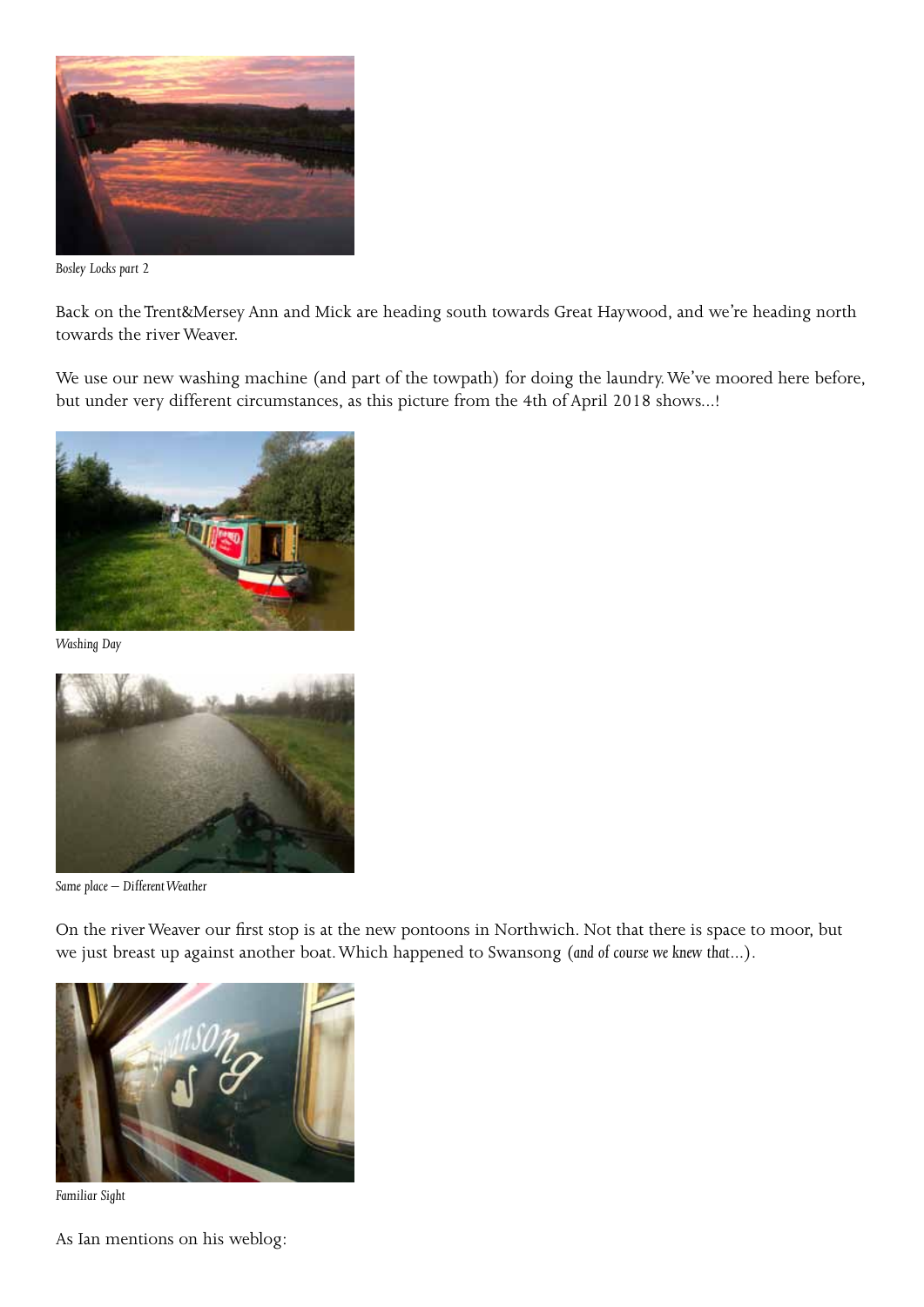"If stories begin to circulate of drunken Northwich boat parties and revellers returning home in the wee small hours then we might guess at where they could have started and how exaggerated they have already become."

By then Covid-19 starts to worry me a little bit. Cases are going up rapidly, and I have visions of a complete lockdown, and us caught on the river Weaver because Anderton Boat Lift would be closed. And/or stuck just outside Wigan, because all the locks in Wigan are closed (and padlocked).

So I book the lift for as soon as possible. And on the most windy day of our time out cruising I have to try to get 18 ton of steel off the wall at the lift and into the caisson while the hurricane force wind pins me against that wall.



*Heading Home*

And it is obvious: the rainy season has started. About every other day we have to stay where we are, due to heavy rain.



*Start of the Rainy Season*

Luckily it is dry when we go through Wigan, together with Bernie and William of Spindrift and neighbours in the marina.



*Neighbours*

The following day is again a 'sit-the-rain-out' day. It just rains, and rains, and rains. Just look at the tree behind Spindrift and the same tree some 40 odd hours later.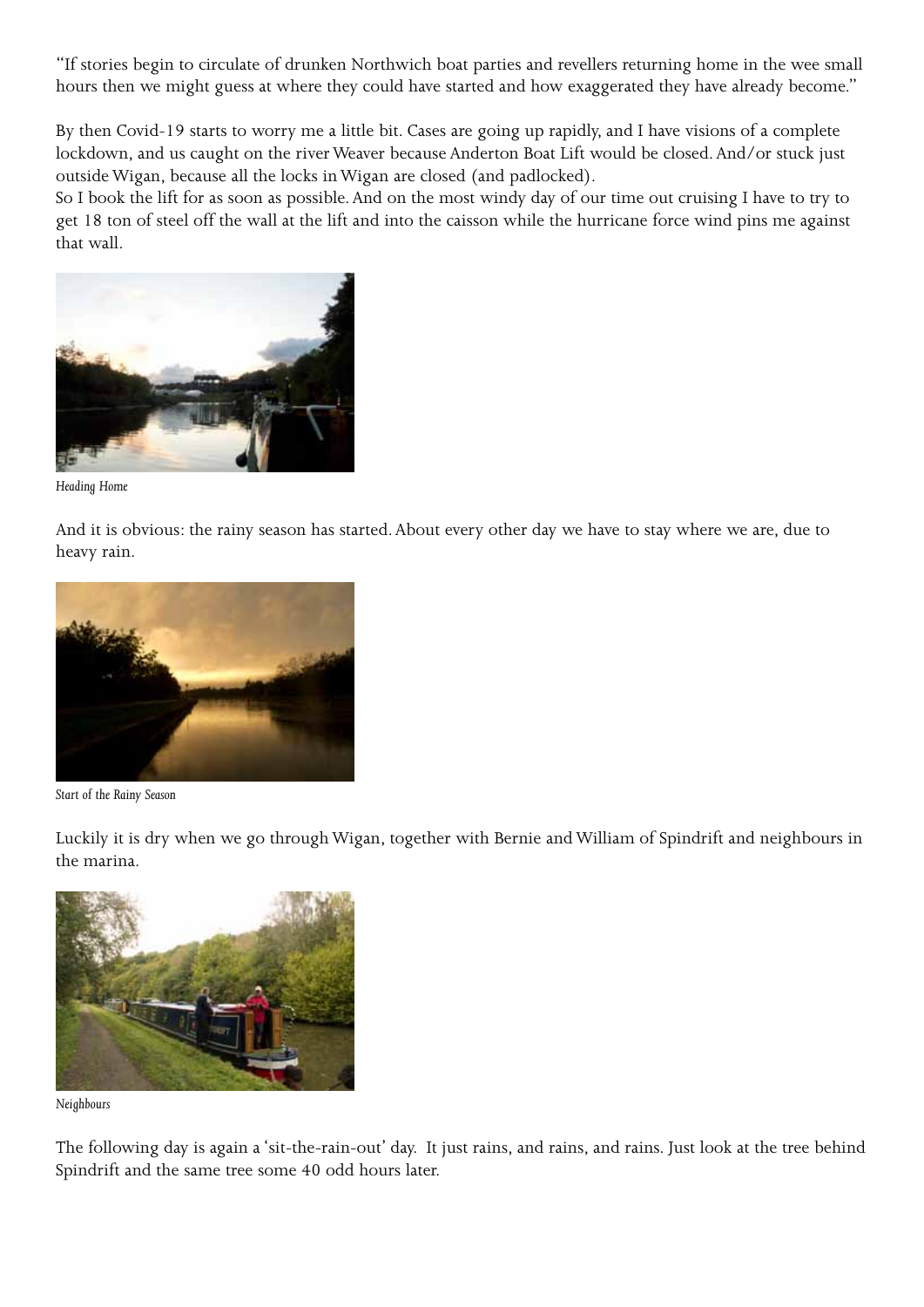

Rain, rain, rain, repeat, repeat, repeat,...

The next day is fine, but the Leeds&Liverpool canal looks a lot wider. And there are lakes on both sides, that were not there before.



*Autumn has started?*

Other than that, it's not a bad day, and after 64 days out (of which 44 days actually cruising) we're back in the marina.

Out for 64 days, cruised on 44 days.

Did 260 miles, and this year I did more locks than Lawrance, but Lawrance did more bridges than I did. I spent 15 minutes more on the tiller than Lawrance, while he covered 0.2 more miles...

Definitely a weird year...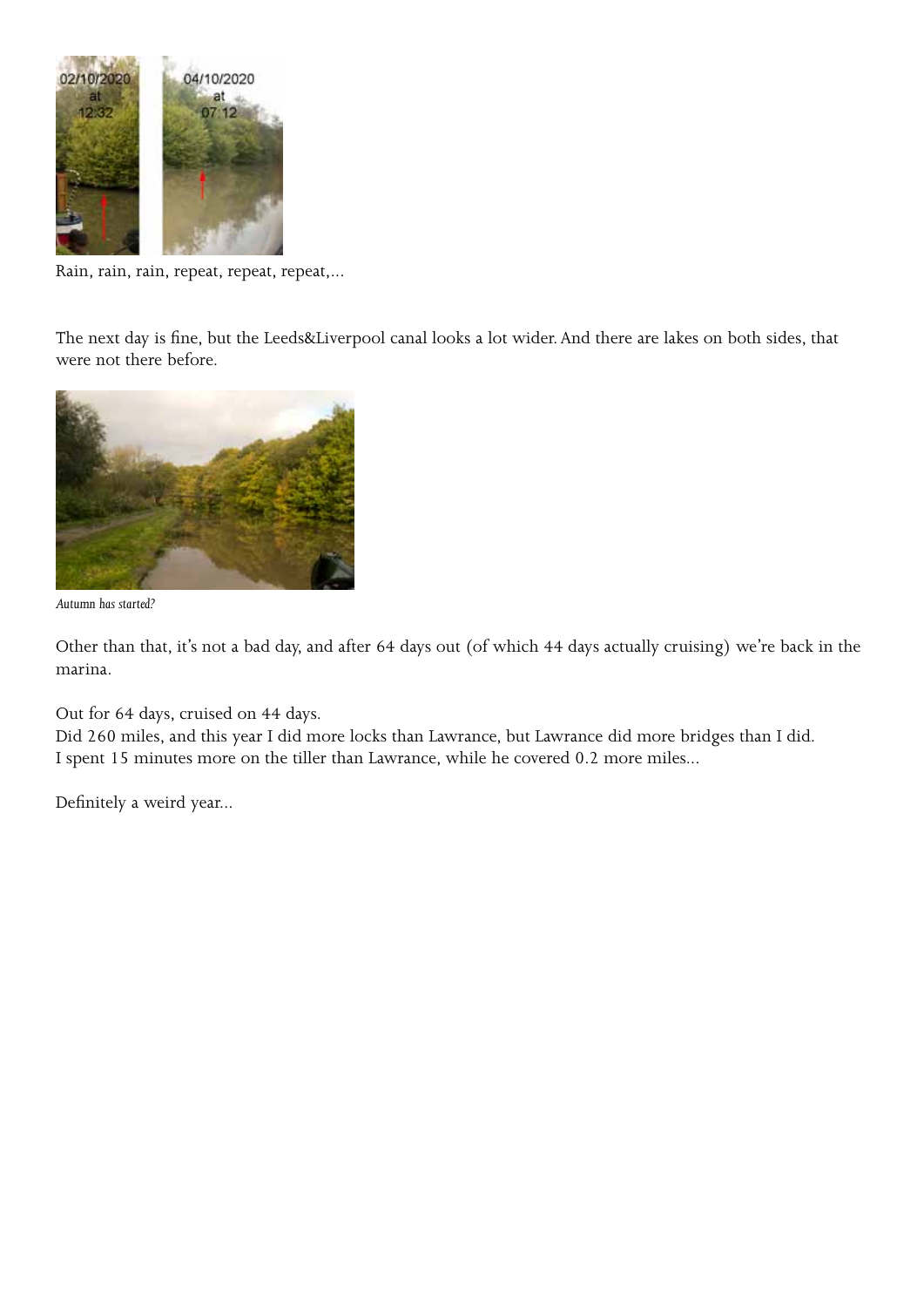### **Season's Greetings (part 2) – 22 December 2020**

So what do we do the rest of the year?

Well, we do go into the lockdown I expected. From the 5th of November till the 2nd of December. So I have to celebrate my 65th birthday completely different from what I was hoping to do.



*Signs of a Birthday Party*

My plans were to go to Cornwall for a weekend, and have a meal at Nathan Outlaw's seafood restaurant. But instead it is a (delicious) luxurious take-away lunch from The Tearoom at Scarisbrick Marina, at the picnic table nearest our jetty.



*Birthday Party (not Christmas Meal...)*

Note the only tablecloth we have (among two couples): my mum's old Christmas one...



*Birthday Party in full swing*

And although it is cold, and it looks like it's going to rain, as soon as we start the party the sun comes out.

Other than that it is a matter of making use of all the time in the best way.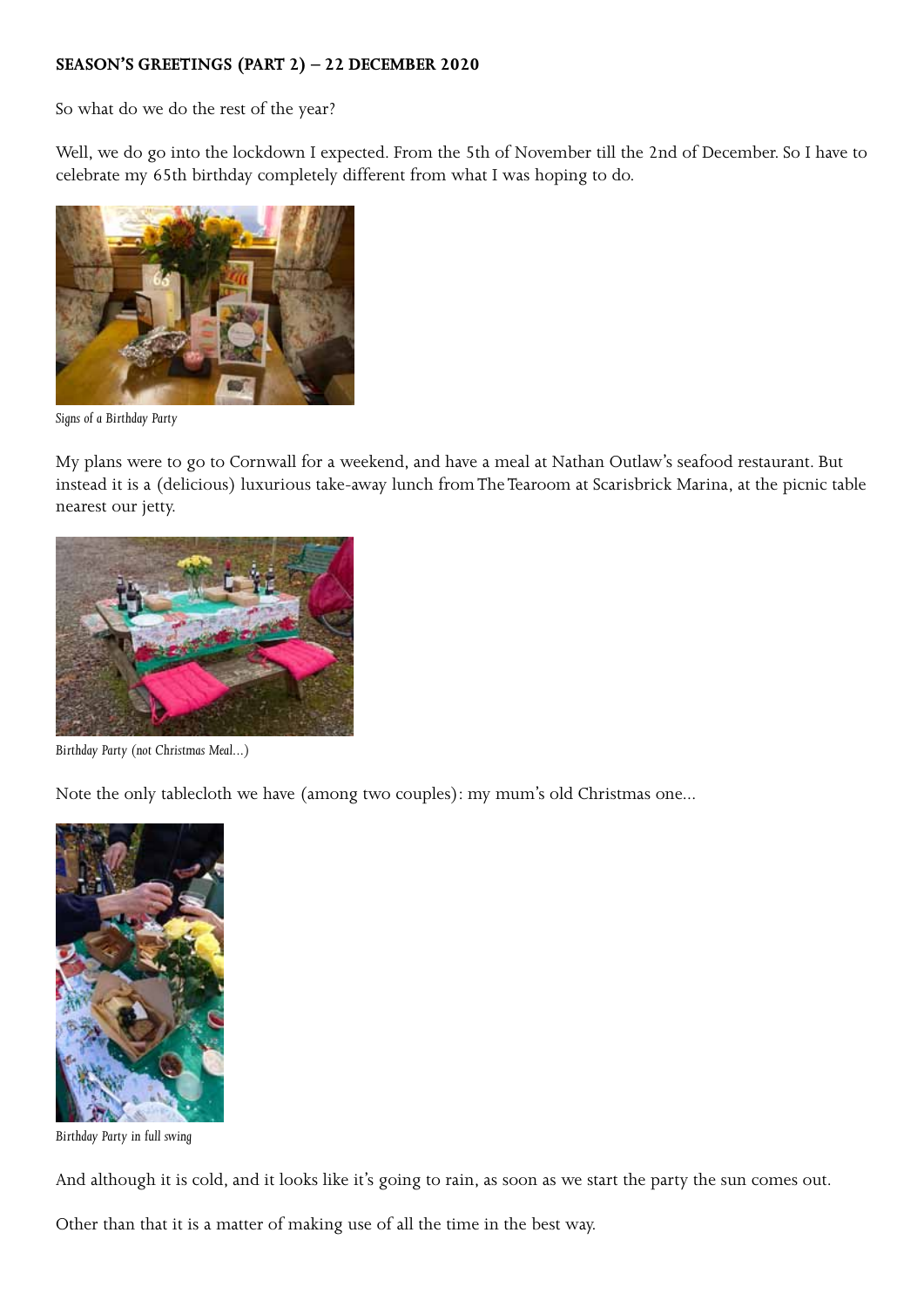Mark, a guy that lives and works in the marina, asked me to cross stitch a waterways map, for his new boat. That's what I do, and because I like the pattern, I do one for me as well.



*Waterways Map x 2*

In fact, I get hooked to cross stitching again (*thanks, Marc*) and decide to do a Christmas pattern I've done before but which I gave away to the Cross Stitch Museum in Holland. It's one of the things I kind of miss, but I still have the original pattern.



*Sintirklass*

The pattern costs \$10 on the internet, at the moment. I paid \$3.50. I could have been rich (*if I had bought 1 million of them..*).

Whatever lockdown or Tier we're in, me and Ann can still go for a walk. Which we do 2 or 3 times a week. To the farm shop, or from Tesco back to the marina, or explore some of the public footpaths around here (impossible at the moment because of all the rain we had).

And I start litter picking in and around the marina again. Usually I find snack wrappings, the odd face mask and tissues. Last Sunday, though, I found something completely different: half an Audi.



*Half an Audi*

Head lights, part of the grill, the number plate. He must have done light speed, considering the damage to armco barrier, the rubbish on the bridge and the damage he did to a stone wall on the other side of the road. He did wake up half the marina, including me, at 3:57am.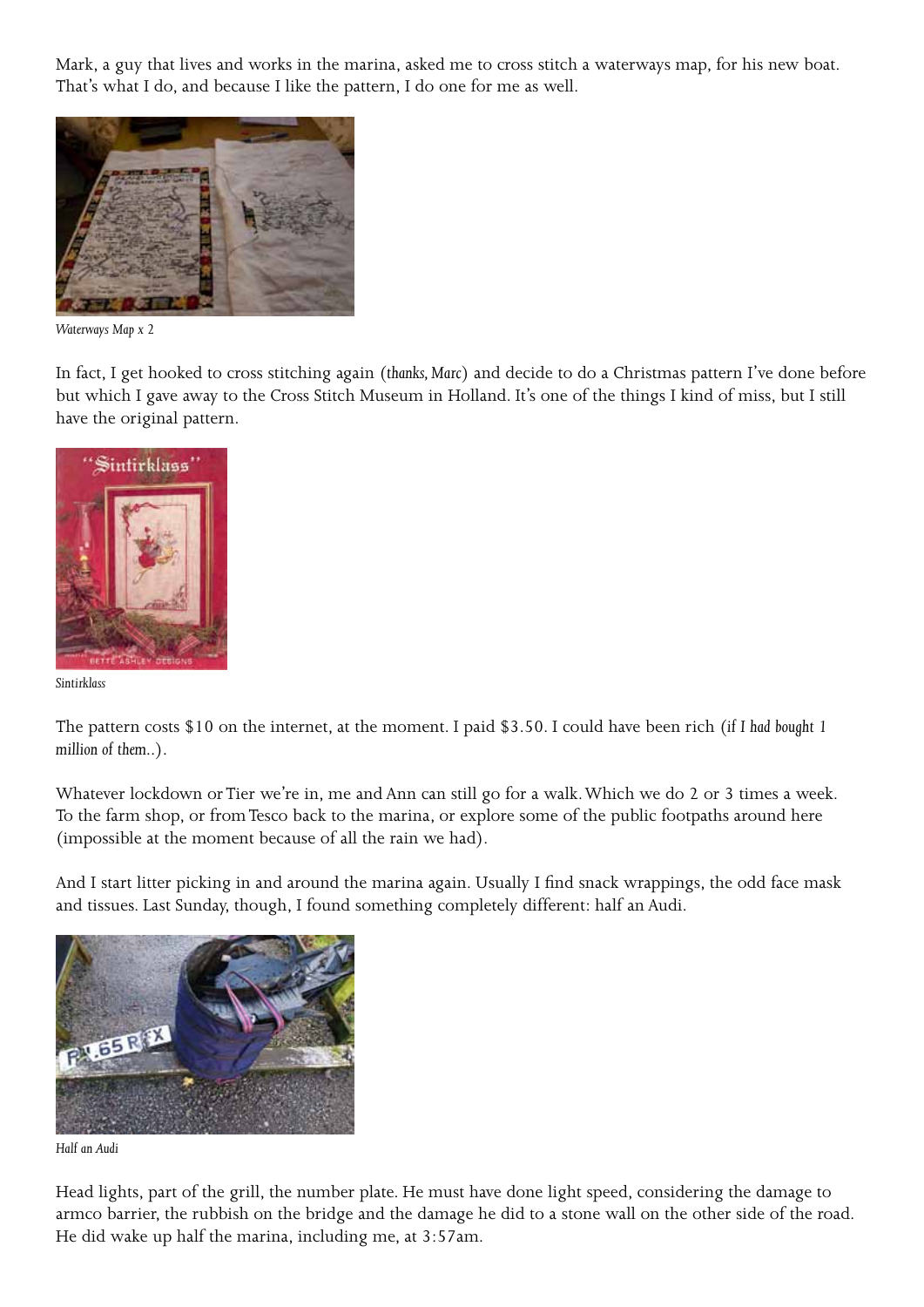And I go back to my MOOC's. "MOOC?", you say? Well, a MOOC is a Massive Open Online course. There are thousands on the web. At the moment I'm on my  $55<sup>th</sup>$  course.

What kind of courses? From archeology, via happiness and wellbeing, mediaeval manuscripts, science of cooking, to weather forecasting, and 3 courses about Star Trek.

Some of the courses are interesting but easy. Other ones are a lot more difficult, and I find myself with pen and paper to write down complex chemical formulas at 5:30am!

And of course we do have the most gorgeous skies again...



*What a sky (again)*

Besides all this, it's now also the time to plan for Christmas. Lights and decorations have been out for a while, and Christmas meals have been planned. Ann would do two meals and I would do two meals. On the 19th of December we had to change that to one meal, half done by Ann and half by me. I wouldn't surprise me if, on Christmas Day, some people will go from one boat to the other, to deliver full plates. Due to the fact that all getting together will be banned...

We just have to wait and see.

Whatever happens, it will be Christmas in about five days. So I'll finish this (probably) last blog of the year with our digital Christmas card.

See you all in 2021!